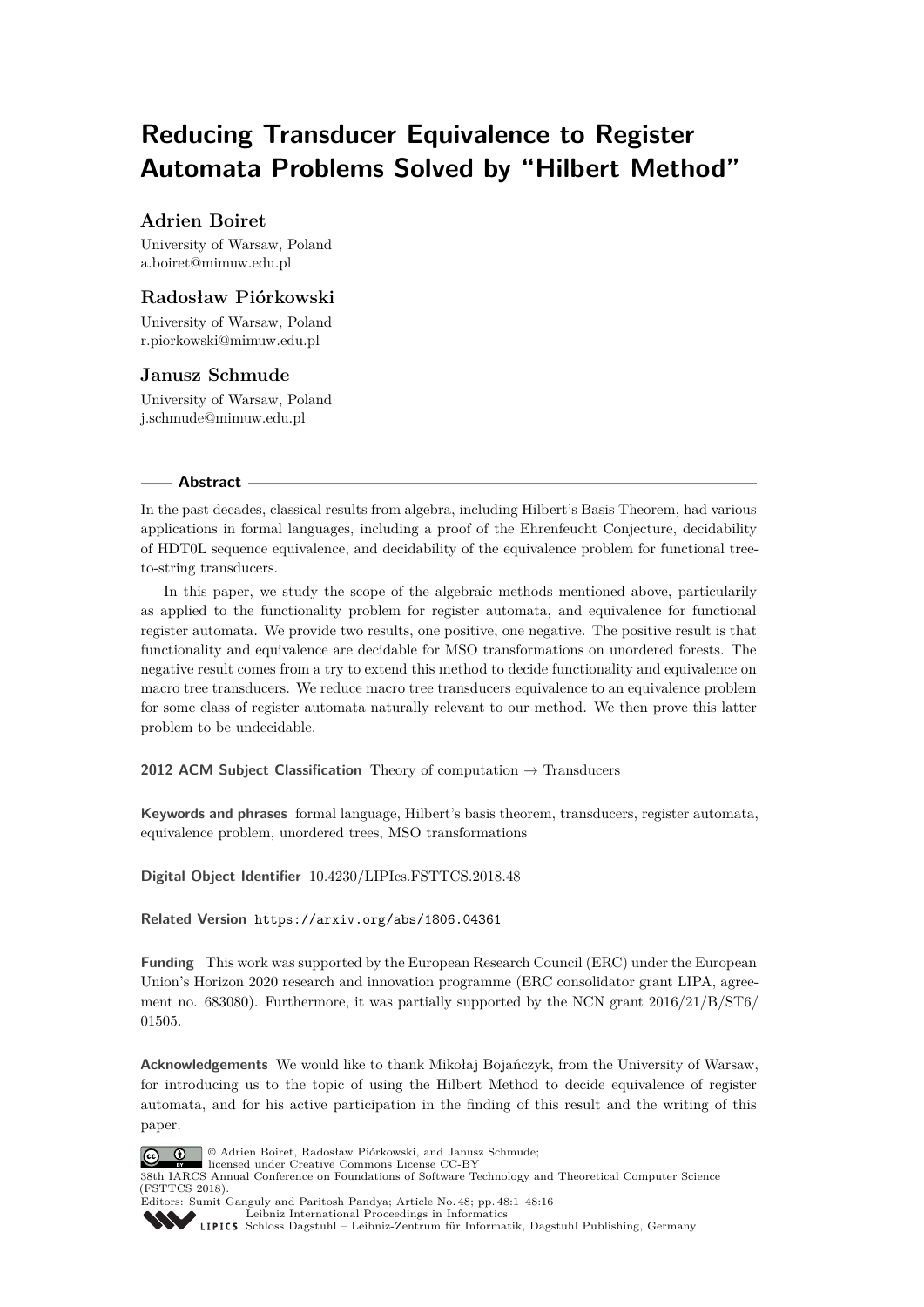## **48:2 Reducing Transducer Equivalence to Register Automata Problems**

# **1 Introduction**

The study of finite-state machines, such as transducers [\[15,](#page-14-0) [8,](#page-14-1) [14\]](#page-14-2) or register automata [\[2,](#page-13-0) [3\]](#page-13-1), and of logic specifications, such as MSO-definable transformations [\[9\]](#page-14-3), provides a theoretical ground to study document and data processing.

In this paper, we will consider the equivalence problem of functional transducers. We focus on register automata, i.e. transducers that store values in a finite number of registers that can be updated or combined after reading an input symbol. Streaming String Transducers (SST) [\[2\]](#page-13-0) and Streaming Tree Transducers (STT) [\[3\]](#page-13-1) are classes of register automata (see for example [\[4\]](#page-13-2)) where the equivalence is decidable for the *copyless* restriction, i.e. the case where each register update cannot use the same register twice. This restriction makes SST equivalent to MSO-definable string transformations. Macro tree transducers (MTT) [\[11\]](#page-14-4), an expressive class of tree transducers for which equivalence decidability remains a challenging open problem, can be seen as register automata, whose registers store tree contexts. Although equivalence is not known to be decidable for the whole class, there exists a linear size increase fragment of decidable equivalence, that is equivalent to MSO-definable tree transformations, and can be characterized by a restriction on MTT quite close to copyless [\[10\]](#page-14-5).

Some equivalence decidability results have been proven on register automata without copyless restrictions [\[16,](#page-14-6) [5\]](#page-14-7), by reducing to algebraic problems such as ideal inclusion and by applying Hilbert's Basis Theorem and other classical results of algebraic geometry. In this paper we will refer to this as the "Hilbert Method". This method was used to prove diverse results, dating back to at least the proof of the Ehrenfeucht Conjecture [\[1\]](#page-13-3), and the sequence problem for HDT0L [\[13,](#page-14-8) [12\]](#page-14-9). It has recently found new applications in formal languages; for example, equivalence was proven decidable for general tree-to-string transducers by seeing them as copyful register automata on words [\[16\]](#page-14-6).

In this paper, we use an abstraction of these previous applications of the "Hilbert Method" as presented in [\[6\]](#page-14-10). We apply these preexisting results to the study of unordered forest transductions – and notably MSO functions. Note that equivalence of MSO-definable transductions on unordered forests is not a straightforward corollary of the ordered case, as the loss of order makes equivalence more difficult to identify. We also try to apply those methods to obtain decidability of MTT equivalence. For unordered forests, we obtain a positive result, showing that register automata on forest contexts with one hole have decidable functionality and equivalence. For the attempt to study MTT, we prove an undecidability result on register automata using polynomials and composition, which means the natural extension of this approach does not yield a definitive answer for the decidability of MTT equivalence.

## **Layout**

**Section [2](#page-2-0)** presents the notions of algebra, register automata, and the notions necessary to use an abstraction of the "Hilbert Method" as presented in [\[6\]](#page-14-10). **Section [3](#page-5-0)** is dedicated to the proof of the positive result that we can apply the "Hilbert Method" to contexts of unordered forests with at most one hole (i.e. the algebra of unordered forests with limited substitution). This provides a class of register automata encompassing MSO functions on unordered forests where functionality is decidable. Finally, **Section [4](#page-11-0)** describes how applying a method similar as in Section [3](#page-5-0) to study MTT equivalence leads to studying register automata on the algebra of polynomials with the substitution operation, a class whose functionality and equivalence we prove to be undecidable.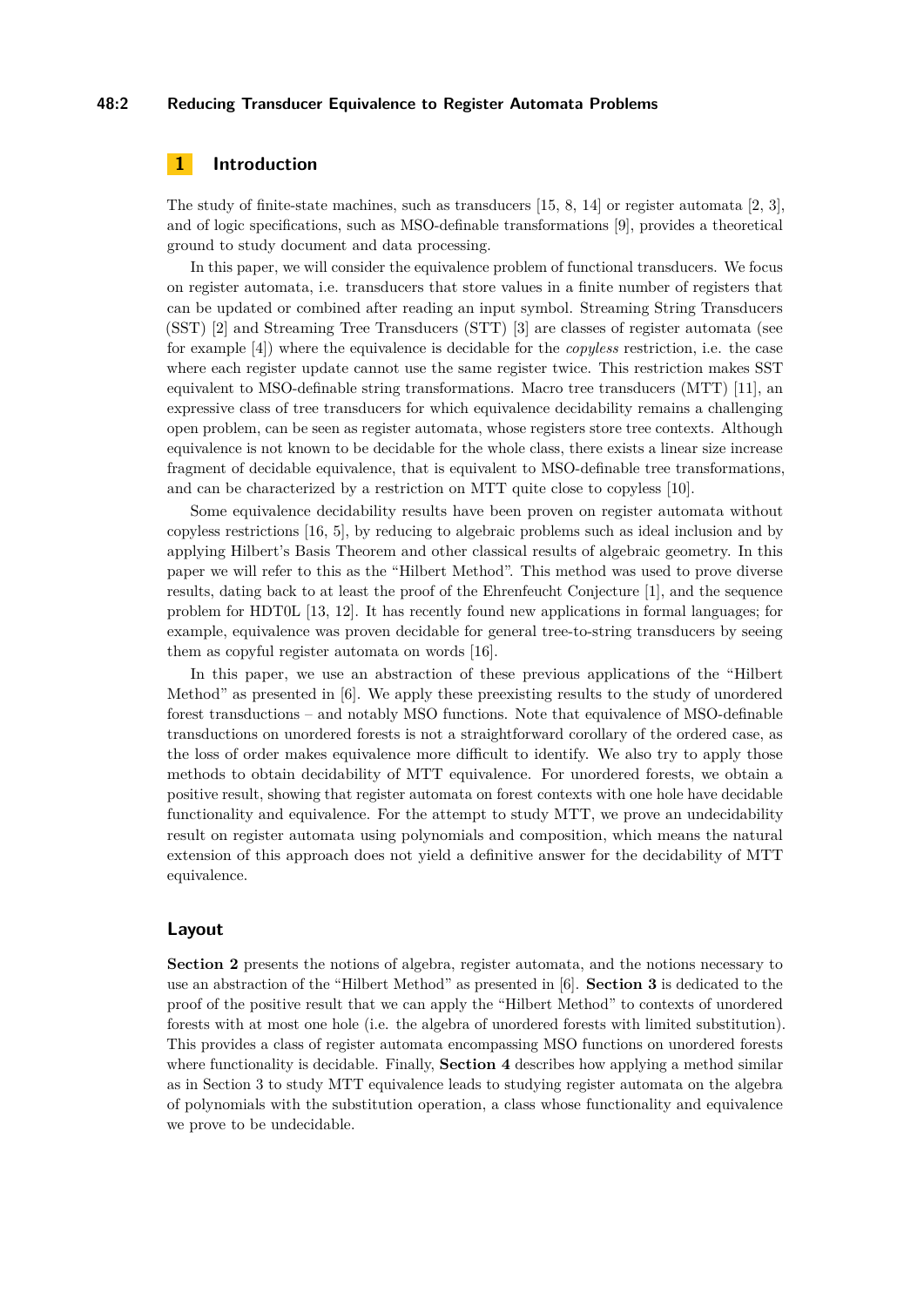# <span id="page-2-0"></span>**2 Preliminaries**

**Algebras.** An *algebra*  $\mathbf{A} = (A, \rho_1, \dots, \rho_n)$  is a (potentially infinite) set of elements *A*, and a finite number of operations  $\rho_1, \ldots, \rho_n$ . Each operation is a function  $\rho : A^k \to A$  for some  $k \in \mathbb{N}$ .

**Polynomials.** For an algebra **A** and a set  $X = \{x_1, \ldots, x_n\}$  of variables, we note  $A[X]$ the set of terms over  $A \cup X$ . A *polynomial function* of **A** is a function  $f : A^k \to A$ . For example on  $\mathbf{A} = (\mathbb{Q}, +, \times)$ , the term  $\times(+ (x, 2), + (x, y))$  induces the polynomial function  $f: (x, y) \mapsto (x + 2)(x + y)$ . The definition of polynomial functions can be extended to functions  $f: A^k \to A^m$  by product of their output: if  $f_1, \ldots, f_m$  are polynomial functions from  $A^k$  to  $A$ , then  $f' : \overline{a} \in A^k \mapsto (f_1(\overline{a}), \ldots, f_m(\overline{a}))$  is a polynomial function from  $A^k$  to *Am*. Note that polynomial functions are closed under composition.

One can define the *algebra of polynomials over* **A** *with variable set*  $X$ , denoted  $\mathbf{A}[X]$ . Its elements are equivalence classes of terms over  $A \cup X$  with the operations of **A**, where two terms are called *equivalent* if they induce identical polynomial functions. **A**[*X*] can be seen as an algebra that subsumes **A**, with natural definition of operations. A classical example of this construction is the ring of polynomials  $(\mathbb{Q}[x], +, \times)$ , obtained from the ring  $(\mathbb{Q}, +, \times)$ .

By adding the substitution operation  $(-)[X := (-)]$  to  $\mathbf{A}[X]$ , we get a new algebra called a *composition algebra of polynomials* and denoted  $\mathbf{A}[X]$ <sup>subs</sup>. Homomorphisms of such algebras are called *composition homomorphisms*. For brevity we write  $(-)[x_i := (-)]$  for the substitution of a single  $x_i \in X$ . Examples of such algebras include well-nested words with a placeholder symbol "?", as used in the registers of Streaming Tree Transducers [\[3\]](#page-13-1), or tree contexts with variables in their leaves, as used in Macro Tree Transducers [\[11\]](#page-14-4).

**Simulation.** Following the abstractions as they are presented in  $[6]$ <sup>[1](#page-2-1)</sup>, we define simulations between algebras in a way that is relevant to the use of the "Hilbert Method".

<span id="page-2-2"></span>**► Definition 1.** Let **A** and **B** be algebras. We say that  $\alpha : A \to B^n$  is a *simulation* of **A** in **B** if for every operation  $\rho: A^m \to A$  of **A**, there is a polynomial function  $f: B^{m \times n} \to B^n$  of **B** such that  $\alpha \circ \rho = f \circ \alpha$ , where  $\alpha$  is defined from  $A^m$  to  $B^{m \times n}$  coordinate-wise. If such a simulation *α* exists, we say that **A** is *simulated by* **B** ( $\mathbf{A} \preceq_{\text{pol}} \mathbf{B}$ ).



The following lemma states that simulations extend to composition algebras.

<span id="page-2-3"></span> $\blacktriangleright$  **Lemma 2.** Let  $Q[X] = (Q[X], +, \times)$ . If  $A \preceq_{\text{pol}} Q[X]$  and A is an infinite set, then  ${\bf A}[Y]^{\sf subs} \preceq_{\sf pol} {\bf Q}[X][Y]^{\sf subs}.$ 

<span id="page-2-1"></span>As of this version's redaction, Part 11 of  $[6]$  is the part relevant for this paper. This and any theorem or page number can change in future versions of [\[6\]](#page-14-10).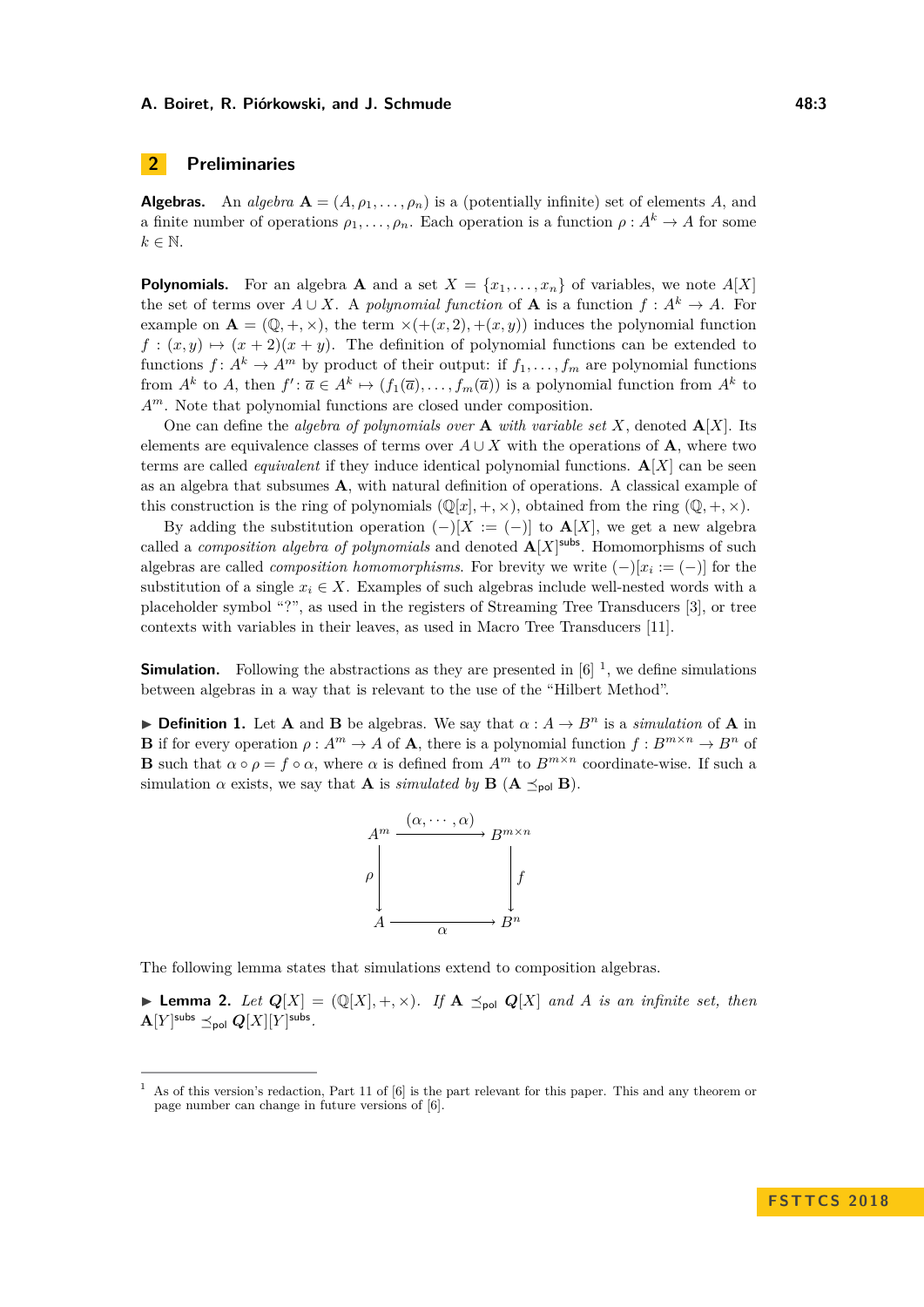## **48:4 Reducing Transducer Equivalence to Register Automata Problems**

**Proof.** If there is a simulation  $\alpha$  from **A** to  $\mathbb{Q}[X]$ , then  $\alpha$  can be extended into a simulation  $\alpha$  from **A**[*Y* ] to  $Q[X][Y]$  by setting  $\alpha(Y) = Y$ , and requiring  $\alpha$  to be a homomorphism. It is important to check that  $\tilde{\alpha}$  indeed is a function (i.e. preserves equivalence of terms): if terms  $t_1, t_2 \in A[Y]$  induce the same functions on *A*, then  $\tilde{\alpha}(t_1)(Y)$  and  $\tilde{\alpha}(t_2)(Y)$  are polynomial functions that are equal on  $\alpha(A)$ . Since  $\alpha(A)$  is an infinite subset of  $\mathbb{Q}[X]$ ,  $\alpha(t_1)$  and  $\alpha(t_2)$ are equal everywhere. The proof of injectivity is straightforward. Let  $P(Y), Q(Y) \in A[Y]$ be any two nonequivalent terms. Then there is a tuple  $\bar{a}$  of A such that  $P(\bar{a}) \neq Q(\bar{a})$ . If  $\tilde{\alpha}(P) = \tilde{\alpha}(Q)$ , we would have  $\alpha(P(\overline{a})) = \alpha(P)[Y := \overline{a}] = \alpha(Q)[Y := \overline{a}] = \alpha(Q(\overline{a})).$  This would contradict the injectivity of  $\alpha$  on  $\dot{A}$ .

**Typed Algebras.** Some of the algebras we consider are *multi-sorted*, which is to say that their elements are divided between a finite number of types. A *multi-sorted algebra* is an algebra  $\mathbf{A} = (A, \rho_1, \dots, \rho_n)$  such that:

 $\blacksquare$  *A* can be partitioned into  $A_1, \ldots, A_m$ ,

each operation  $\rho$  is a function  $\rho: A_{i_0} \times \cdots \times A_{i_k} \to A_j$ .

To each  $a \in A$  we associate a *type*, which is a unique *i* such that  $a \in A_i$ . Note that in a multi-sorted algebra **A** polynomial functions are typed  $f : A_{i_0} \times \cdots \times A_{i_k} \to A_j$ , and simulation and substitutions must be defined type-wise.

**Register automata.** In this paper we will work on register automata that make a single bottom-up pass on an input ranked tree, use a finite set of states, and a finite set of registers with values in *A*for some algebra **A**. When the automaton reads an input symbol, it updates its register values as a polynomial function of **A** applied to the register values in its subtrees. This formalism is already present in the literature: streaming tree transducers [\[2\]](#page-13-0), for example, are register automata on input words and register values in the algebra of words on an alphabet  $\Sigma$ , with the concatenation operation.

A *signature*  $\Sigma$  is a finite set of symbols *a*, each with a corresponding finite rank  $rk(a) \in \mathbb{N}$ . A *ranked tree* is a term on this signature  $\Sigma$ : if  $a \in \Sigma$ ,  $rk(a) = n$ , and  $t_1, \ldots, t_n$  are trees, then  $a(t_1, \ldots, t_n)$  is a tree.

**Definition 3.** Let  $A = (A, \rho_1, \ldots, \rho_n)$  be an algebra. A *bottom-up register automaton* with values in **A** (or **A**-RA) is a tuple  $M = (\Sigma, n, Q, \delta, f_{\text{out}})$ , where:

- $\blacksquare$  Σ is a ranked set
- $\blacksquare$  *n* is the number of *A*-registers used by *M*
- $Q$  is a finite set of states
- $\delta$  is a finite set of transitions of form  $a(q_1, \ldots, q_k) \to q, f$  where  $a \in \Sigma$  of rank *k*,  $\{q, q_1, \ldots, q_k\} \subset Q$ , and  $f: A^{n \times k} \to A^n$  a polynomial function of **A**.
- *f*<sub>out</sub> is a partial output function that to some states  $q \in Q$  associates  $f_q: A^n \to A$  a polynomial function of **A**.

A *configuration* of *M* is a *n*-uple  $(q, \overline{r})$  where  $q \in Q$  is a state and  $\overline{r} = (r_1, \ldots, r_n) \in A^n$  is a *n*-uple of register values in *A*. We define by induction the fact that a tree *t* can reach a configuration  $(q, \overline{r})$ , noted  $t \to (q, \overline{r})$ : If  $a \in \Sigma$  of rank  $k$ ,  $a(q_1, \ldots, q_k) \to q$ , f a rule of  $\delta$ , and for  $0 \leq i \leq k$ ,  $t_i \rightarrow (q_i, \overline{r}_i)$ , then

$$
a(t_1,\ldots,t_k)\to (q,f(\overline{r}_1,\ldots,\overline{r}_k)).
$$

*M* determines a relation  $\llbracket M \rrbracket$  from trees to values in *A*. It is defined using  $f_{\text{out}}$  as a final step: if  $f_{\text{out}}(q) = f_q$ , and  $t \to (q, \overline{r})$ , then  $f_q(\overline{r}) \in [M](t)$ .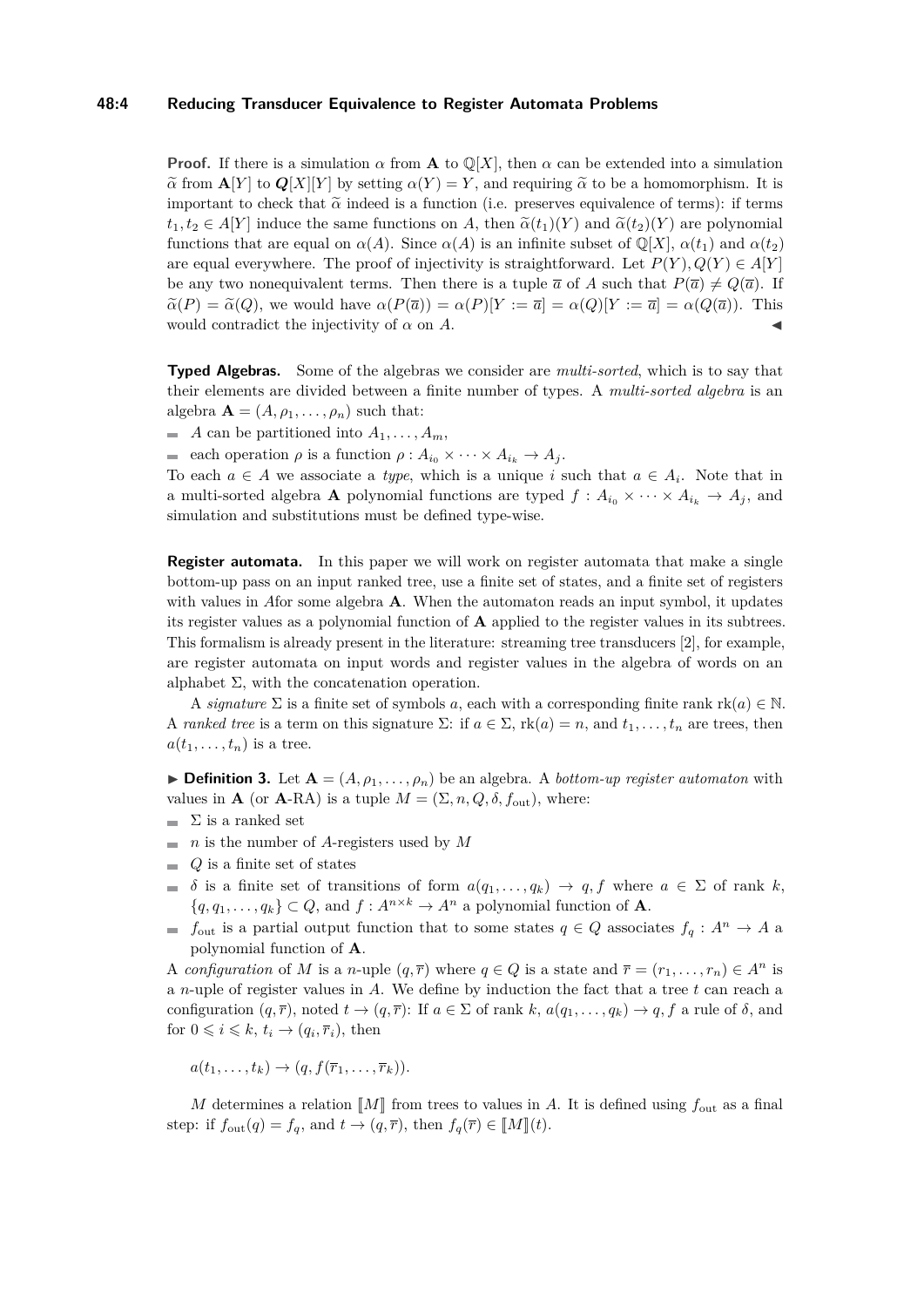We say that a  $\mathbf{A}$ -RA is *functional* if  $\llbracket M \rrbracket$  is a function. We say that a  $\mathbf{A}$ -RA is *deterministic* if for all  $a, q_1, \ldots, q_k$  there is at most one rule  $a(q_1, \ldots, q_k) \rightarrow q$ , f in  $\delta$ . Any deterministic **A**-RA is functional.

Note that on a multi-sorted algebra, we further impose that every state *q* has a certain type  $A_{i_1} \times \cdots \times A_{i_n}$ , i.e. if  $(q, \overline{r})$  is a configuration of M, then  $\overline{r} \in A_{i_1} \times \cdots \times A_{i_n}$ .

**"Hilbert Method".** We now describe an abstraction [\[6\]](#page-14-10) of the classical algebra methods that are used in the literature [\[16,](#page-14-6) [5\]](#page-14-7) to decide equivalence of functional register automata over certain algebras (e.g.  $(\Sigma^*, \cdot)$ ) using what we will refer to as the "Hilbert Method". More specifically, as it is always easy to prove the semi-decidability of non-equivalence of functional **A**-RA, by guessing two runs on the same input with different outputs, this method aims to prove that the functionality and equivalence problems over functional **A**-RA are semi-decidable.

This method can be described as a 4-step process:

- Simulate **A** by *Q*, hence reducing **A**-RA equivalence to *Q*-RA equivalence  $\blacksquare$
- Functional *Q*-RA equivalence can be reduced to *Q*-RA zeroness, i.e. checking if a *Q*-RA only outputs 0.
- *Q*-RA zeroness can be reduced to ideal inclusion problem in  $\overline{\mathbb{Q}}[X]$ , i.e. the ring of  $\rightarrow$ polynomials with algebraic numbers as coefficients
- Ideal inclusion problem in  $\overline{\mathbb{Q}}[X]$  is decidable m.

These results exist in the literature. We will provide references as well as an intuition of the main mechanisms in these proofs. For the first point, the reduction from **A**-RA equivalence to  $Q$ -RA equivalence, an example is provided in [\[16\]](#page-14-6), where **A** is  $(\Sigma^*, \cdot)$ . In essence, this part of the method amounts to a simulation as described in Definition [1.](#page-2-2) If **A**  $\leq_{\text{pol}}$  **B** with simulation *α*, then any **A**-RA *M* can be simulated by a **B**-RA *M'*, in the sense that *M* outputs  $a \in A$  for an input *t* if and only *M'* outputs  $\alpha(a) \in B^k$  for the same input *t*. This gives a reduction from **A**-RA equivalence to **B**-RA equivalence.

The second point is presented in the proof of Theorem 11.8 of [\[6\]](#page-14-10). If  $M$  and  $M'$  are two functional *Q*-RA of same domain, using a natural product construction, one can create  $M''$ that runs  $M$  and  $M'$  in parallel, then computes the difference of outputs between  $M$  and  $M'$ . Thus  $M$  and  $M'$  are equivalent iff  $M''$  only outputs 0.

The third point can be found in the proof of Theorem 11.8 of [\[6\]](#page-14-10). The idea is to express *Q*-RA zeroness as a set problem (with polynomial grammars as an intermediary in [\[6\]](#page-14-10)). We want to find for each state  $q$  the set  $X_q$  of register values that M can hold in state  $q$ . These states obey to some inclusion equations: if  $a(q_1, \ldots, q_k) \to q, f$  is a rule of *M*, then  $f(X_{q_1} \times ... \times X_{q_n}) \subseteq X_q$ . Furthermore, if zeroness is true for *M*, then for every *q* such that final output function  $f_q$  is defined,  $f_q(X_q) \subseteq \{0\}$ . Interestingly, if such a family of sets of  $\mathbb{Q}^n$  $(X_q)$ <sub>*q*</sub> state of *M* exists to satisfy those inclusions, then there exists a family of ideals of  $\overline{\mathbb{Q}}[X]$ .  $(S_q)$ <sub>q</sub> state of *M*, that satisfy opposite inclusions (Lemma 11.5 of [\[6\]](#page-14-10)).

The fourth point uses classical algebra results to find such a family of ideal sets. The proof, as it is presented in Theorem 11.3 of [\[6\]](#page-14-10), works as follows: Hilbert's Basis Theorem ensures that all families of ideals  $(S_q)$ <sub>q</sub> state of *M* can be enumerated. For each of these families, it can be checked using Groebner Basis whether it respects a set of inclusions or not. Eventually, if a solution exists, it will be found, making this ideal problem, and thus *Q*-RA zeroness, semi-decidable.

For this paper, we point out a few natural extensions to those methods and establish Theorem [4](#page-5-1) and Corollary [5](#page-5-2) as a basis for our work.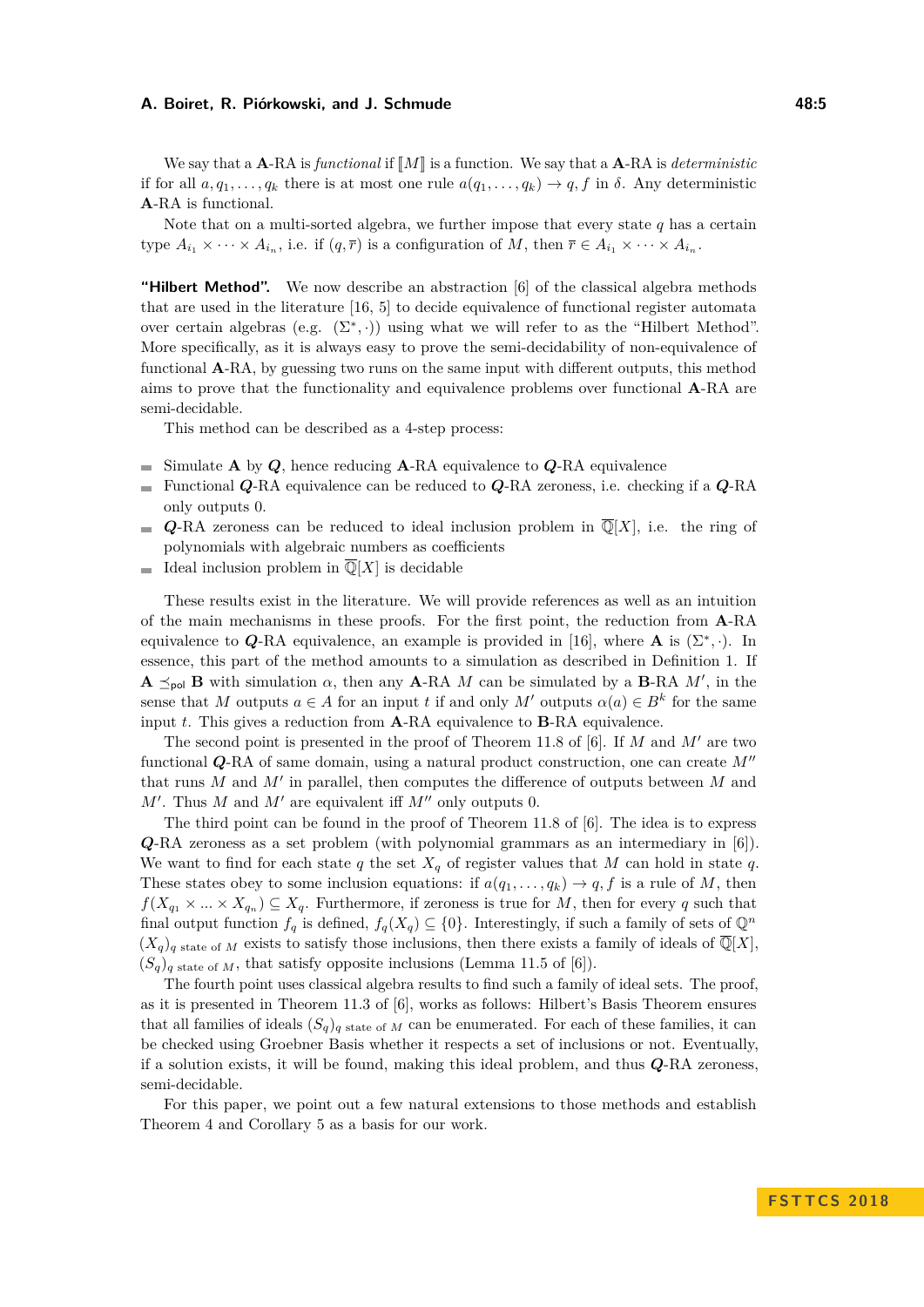

<span id="page-5-3"></span>**Figure 1** Two representations of the same unordered tree.

The first remark is that one can consider more problems than functional equivalence. Functionality itself can be studied with these methods. It is preserved by simulations, and *Q*-RA functionality can be reduced to zeroness: instead of comparing two functional *Q*-RA in the second point,  $M''$  can run two copies of the same  $Q$ -RA  $M$  and compute the output difference. *M* is functional iff  $M''$  only outputs 0.

The second remark is that the classical algebra results (Hilbert Basis Theorem, Groebner Basis, algebraic closure of a field...) used in the fourth point extend to any computable field K. In consequence, Theorem 11.8 of [\[6\]](#page-14-10) holds for any K-RA. Since the polynomial ring  $\mathcal{K}[X]$ is a subring of a computable field  $\mathcal{K}(X)$  (rational functions over  $\mathcal{K}$ ), it holds for  $\mathcal{K}[X]$ -RA as well. We therefore state the following theorem.

<span id="page-5-1"></span> $\blacktriangleright$  **Theorem 4.** Let  $Q[X] = (Q[X], +, \times)$ . Functionality of  $Q[X]$ -RA and equivalence of *functional Q*[*X*]*-RA are decidable.*

The result of Theorem [4](#page-5-1) can be extended to other algebras using simulations from algebra to algebra. Indeed, if  $\mathbf{A} \preceq_{\text{pol}} \mathbf{B}$ , then any  $\mathbf{A}$ -RA can be simulated by a  $\mathbf{B}$ -RA, and problems of functionality and equivalence reduce from **A**-RA to **B**-RA.

<span id="page-5-2"></span> $\triangleright$  **Corollary 5.** Let **A** be an algebra. If  $\mathbf{A} \preceq_{\text{pol}} Q[X]$ , then functionality of  $\mathbf{A}$ -RA and *equivalence of functional* **A***-RA are decidable.*

## <span id="page-5-0"></span>**3 Unordered forests are simulated by polynomials**

In this section we will show that the unordered tree forests (and more generally – the unordered forest algebra [\[7\]](#page-14-11) that contains both forests and contexts with one hole) can be simulated in the sense of Definition [1](#page-2-2) by polynomials with rational coefficients over a variable *x* (noted  $\mathbb{Q}[x]$ ) with the operations  $+$ ,  $\times$ . This, combined with Corollary [5,](#page-5-2) implies the decidability of functionality and equivalence for a class of Forests-RA. We then prove that this class can express all MSO-transformations on unordered forests.

An *unordered tree* on a finite signature Σ is an unranked tree (i.e. every node can have arbitrarily many children), but the children of a node form an unordered multiset, rather than an ordered list. For example, the following figure displays two representations of the same unordered tree. An *unordered forest* is a multiset of unordered trees.

Unordered forests can thus be defined as an algebra  $\mathbf{UF} = (\mathsf{UF}, +, \{\mathsf{root}_a\})$ :

**1.** UF is the set of unordered forests, including  $\emptyset$  – the empty forest;

- **2.** the operations are:
	- $\blacksquare$  binary operation  $+$  is the multiset addition,
	- for each letter  $a \in \Sigma$ , unary operation root<sub>a</sub>: if  $h = t_1 + \cdots + t_n$ , then root<sub>a</sub>(*h*) =  $a(t_1,\ldots,t_n)$ .

In the rest of this paper, we will reason with a unary signature (and thus a unique root operation). This is done without loss of generality, as unordered forests on a finite signature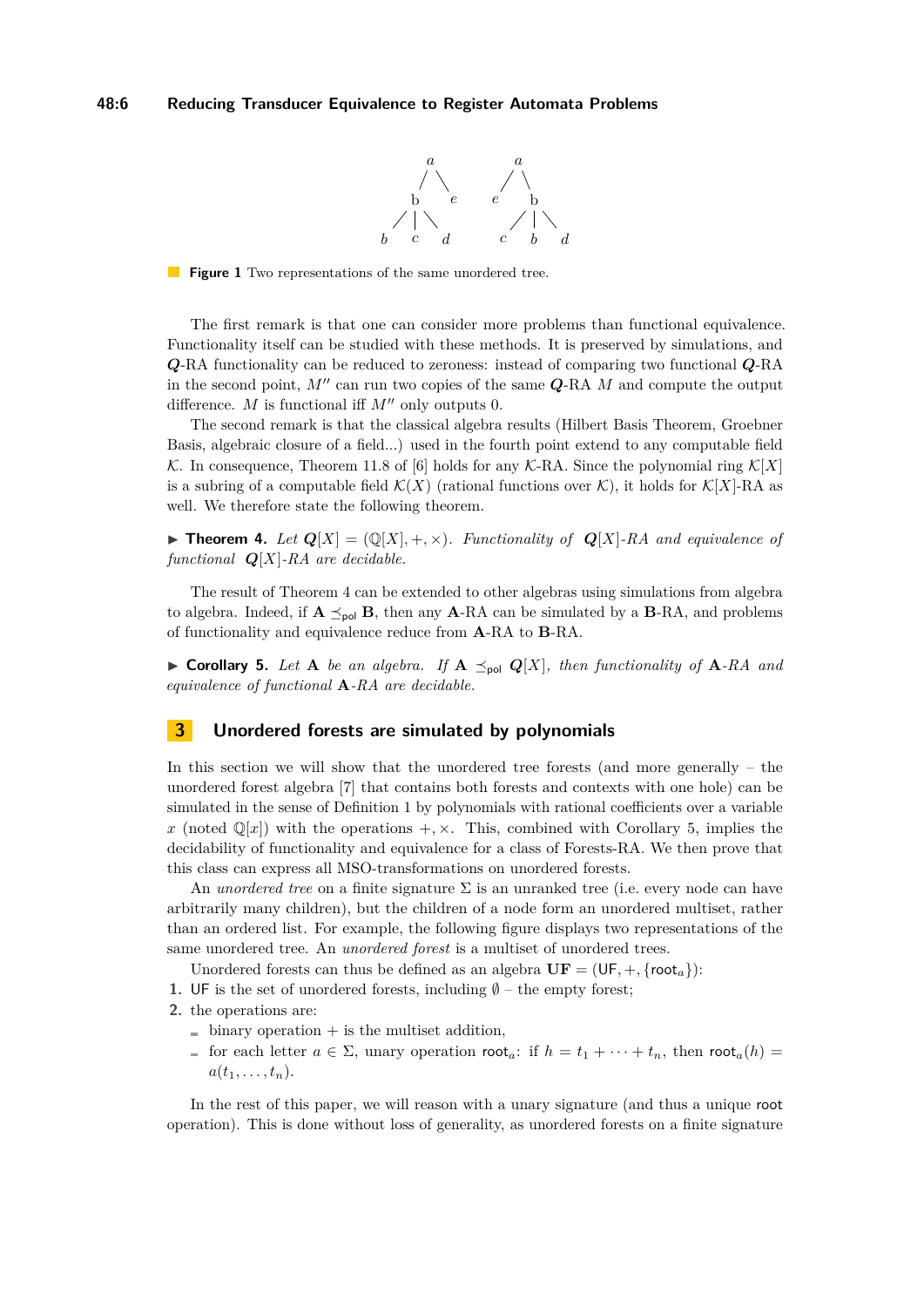$\Sigma = \{a_1, \ldots, a_n\}$  can easily be encoded by forests on a unary signature. To express it as a polynomial simulation, we can say that  $\alpha(\emptyset) = \emptyset$ , and that for all  $1 \leq i \leq n$ 

 $\alpha(\mathsf{root}_{a_i}(h)) = \mathsf{root}^i(\mathsf{root}(\emptyset) + \mathsf{root}(\alpha(h)))$ 

## **3.1 Encoding forests into polynomials**

This subsection's aim is to prove the following result:

<span id="page-6-0"></span>**Proposition 6.** (UF, +, root) *is simulated by* ( $\mathbb{Q}[x]$ , +,  $\times$ )*.* 

To this end we construct an injective homomorphism  $\phi : \mathsf{UF} \to \mathbb{Q}[x]$ . This  $\phi$  associates injectively to each forest a rational polynomial *p*. It is important to check that two identical forests with different representations (as in Figure [1\)](#page-5-3) will not obtain different value by *φ*. Furthermore, the operations +, root must be encoded as  $\psi_+$ ,  $\psi_r$ , two polynomial functions in  $(\mathbb{Q}[x], +, \times)$ , such that  $\phi(h + h') = \psi_+(\phi(h), \phi(h'))$  and  $\phi(\text{root}(h)) = \psi_r(\phi(h))$ .

Note that the term "polynomial" suffers here from semantic overload. We will take care to differentiate, on one hand, rational polynomials (i.e. the elements of  $\mathbb{Q}[x]$ , e.g.  $2x - 7$ ), denoted by variants on letters *p, q*, and on the other hand, polynomial functions on the algebra  $(\mathbb{Q}[x], +, \times)$  (e.g.  $\psi : (p, q) \mapsto q \times q + 2p$ ), denoted by variants on the letter  $\psi$ .

Since  $+$  in **UF** is both associative and commutative, we choose  $\psi_+$  to be multiplication between rational polynomials:  $\psi_+ : (p,q) \mapsto p \times q$ . This leaves root to encode. To ensure that  $\phi$  is injective, we would like to pick  $\psi_r$  so that  $\phi$  sends all root(*h*) to pairwise different irreducible polynomials. This is done by picking  $\psi_r : p \mapsto 2 + x \times p$  and using the Eisenstein's criterion with prime number 2: if a monic polynomial has all its nonleading coefficients divisible by 2, and the constant coefficient not divisible by 4, then this polynomial is irreducible over Q. From there we define  $\phi$  inductively:  $\phi(\emptyset) = 1$ ,  $\phi(h + h') = \phi(h) \times \phi(h')$ , and  $\phi$ (root(*h*)) = 2+*x*× $\phi$ (*h*). It is clear that  $\phi$  respects the condition of polynomial simulation that any operation of UF must be encoded as polynomial operation in  $(\mathbb{Q}[x], +, \times)$ .

This leads directly to the proof of Proposition [6:](#page-6-0)  $\phi$  is a simulation from **UF** to  $\mathbb{Q}[x]$ as defined in Definition [1.](#page-2-2) It is injective, the operation  $+$  is encoded by the polynomial function  $\psi_+ : (p, q) \mapsto p \times q$ , and the operation root is encoded by the polynomial function  $\psi_r : p \mapsto 2 + x \times p$ .

## **3.2 Extension to contexts**

The combination of Corollary [5](#page-5-2) and Proposition [6](#page-6-0) gives decidability results on the class of **UF**-RA. The transducers of this class read a ranked input, and manipulate registers with values in UF. As an example, an **UF**-RA can read a binary input, and output the unordered forests that it encodes in a "First Child Next Sibling" manner, that is to say the left child in the input corresponds to the child in the output, and the right child in the input corresponds to the brother in the output. Note that this is an adaptation of classical FCNS encoding of unranked **ordered** trees in binary trees, but where the order is forgotten.

This can be described by a one-state one-register **UF**-RA that uses rules of form

 $(a, q, q) \rightarrow (q, (x, y) \mapsto \text{root}_a(x) + y).$ 

However, **UF**-RA have their restriction: since root and + are the only two operations allowed, registers can only store subtrees to be placed at the bottom of the output. This leaves the class without the ability to combine subtrees of its output as freely as the MSO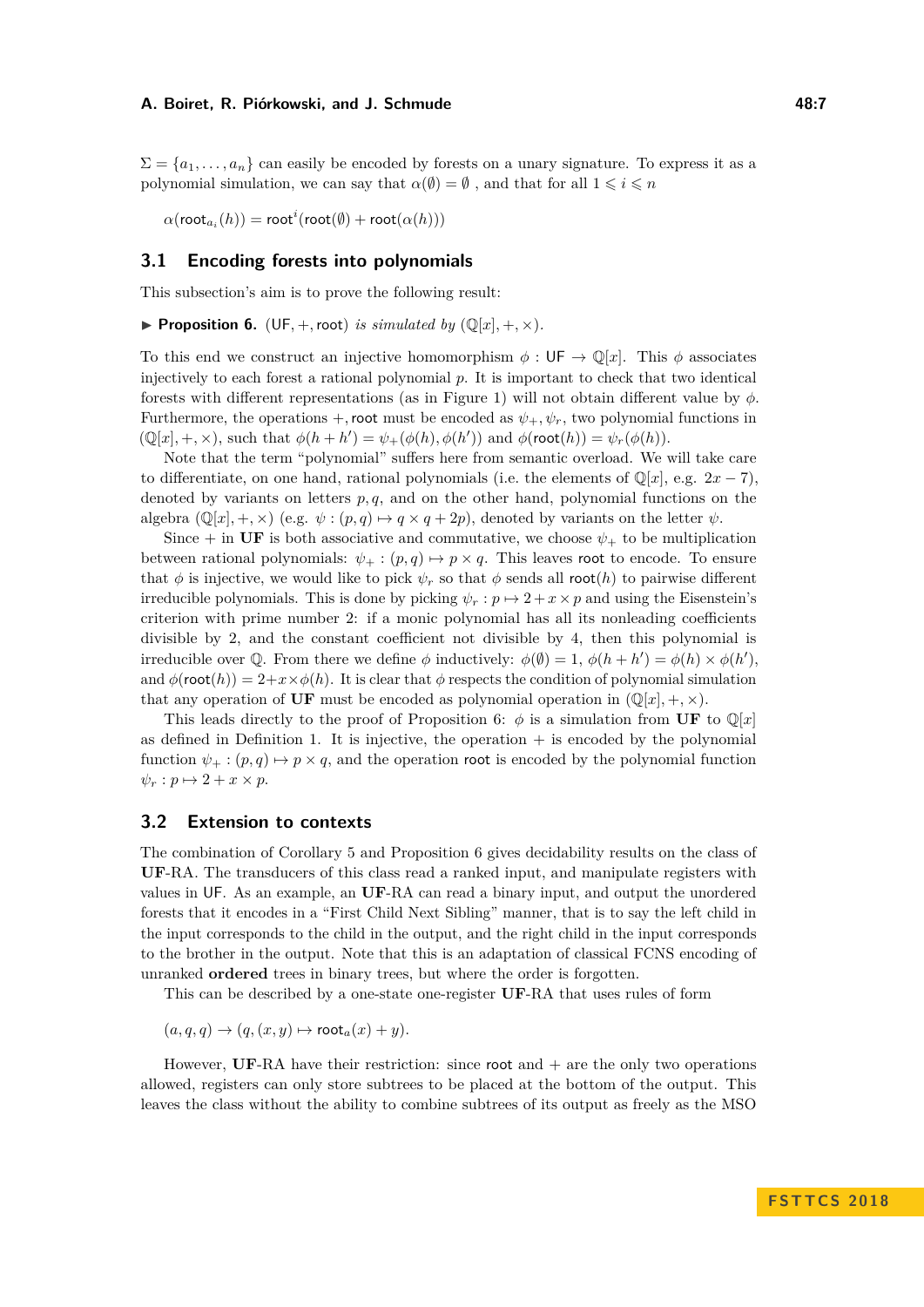<span id="page-7-3"></span>

<span id="page-7-0"></span>

**Figure 3** Subtree concatenation.

logic does. As an example, it is impossible to create an **UF-RA** that, if given an input  $f(u, v)$ where  $u$  and  $v$  are two unary subtrees, outputs the subtree  $u$  above the subtree  $v$  as shown in Figure [3.](#page-7-0)

To get a more general class of register automata, that can perform such superpositions, we need to allow registers to store contexts, rather than forests. While the use of the Hilbert Methods for algebras of general contexts remains a difficult and interesting open problem, we will show that forest contexts with at most one hole are simulated by polynomials of  $\mathbb{Z}[x]$ .

We use the unordered version of 2-sorted Forest Algebra [\[7\]](#page-14-11), consisting of unordered forests of trees and contexts with at most one hole. Since the previous subsection deals with an algebra of forests, to avoid confusion, we will call this the *Unordered Context and Forest* algebra (noted **UCF**). Using the definition of composition algebras, **UCF** is a subset of  $\text{UF}[\circ]$ <sup>subs</sup>, where we impose that the replacable variable  $\circ$  occurs at most once.



On this algebra, we will show the following results:

<span id="page-7-1"></span> $\blacktriangleright$  **Theorem 7.** *UCF is simulated by* ( $\mathbb{Q}[x], +, \times$ )*.* 

<span id="page-7-2"></span>I **Corollary 8.** *Functionality of UCF-RA and equivalence of functional UCF-RA are decidable.*

Lemma [2](#page-2-3) ensures that since  $\mathbf{UF} \preceq_{\text{pol}} (\mathbb{Q}[x], +, \times)$ , then  $\mathbf{UF}[\circ]^\text{subs} \preceq_{\text{pol}} \mathbb{Q}[x][y]^\text{subs}$ , i.e.  $\mathbb{Q}[x, y]$  where only *y* can be substituted. **UCF** is the restriction of  $\text{UF}[\circ]$ <sup>subs</sup> to its elements with at most one occurrence of ○. This forms a 2-sorted algebra. We consider its natural match in  $\mathbb{Q}[x][y]$ <sup>subs</sup>: Let **A** be the 2-sorted algebra: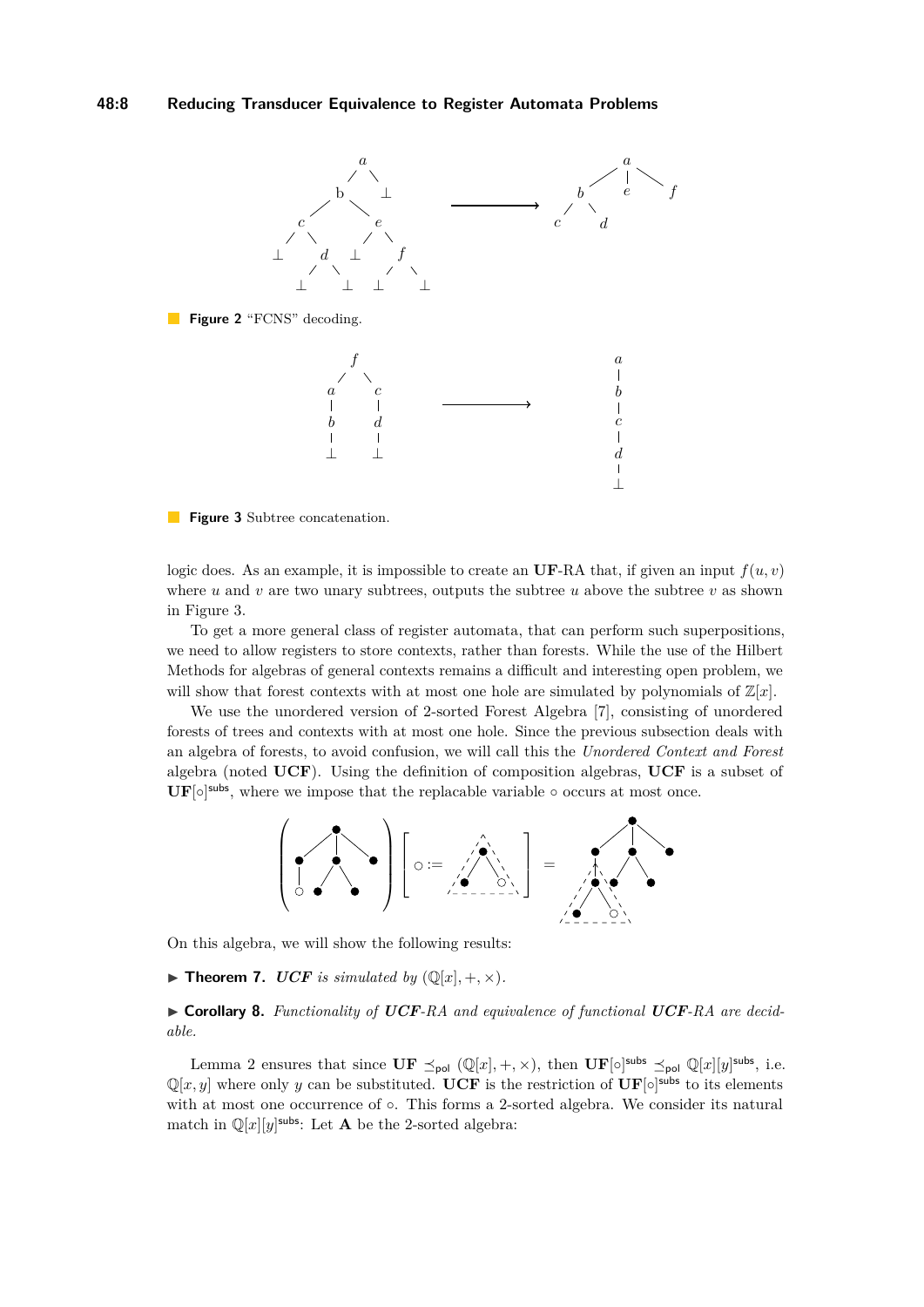- The universe is  $A := \{p(x) + yq(x) : p, q \in \mathbb{Q}[x]\} \subseteq \mathbb{Q}[x, y].$
- The types are  $A_0 := \mathbb{Q}[x], A_1 := A \setminus A_0$ .
- The operations are:
	- multiplication, defined only on pairs of types:  $(0,0), (0,1), (1,0),$
	- $(-)[y := (-)].$
- <span id="page-8-1"></span> $\blacktriangleright$  **Lemma 9.** *UCF is simulated by* **A***.*

**Proof.** We call  $\alpha$  :  $\mathbf{UF}[\circ]$ <sup>subs</sup>  $\rightarrow \mathbb{Q}[x][y]$ <sup>subs</sup> the homomorphism obtained by extending last subsection's  $\phi$  with mapping the substitution variable  $\circ$  to *y*. We restrict  $\alpha$  to terms with at most one occurrence of  $\circ$ . The image of  $h \in \mathbf{UCF}$  will then be a term of  $\mathbb{Q}[x][y]$ <sup>subs</sup> with at most one occurrence of *y*. If  $\circ$  never appears in *h*, then *y* never appears in  $\alpha(h)$ , thus  $\alpha(h) \in \mathbf{A}_0$ . If  $\circ$  appears once in *h*, then *y* appears once in  $\alpha(h)$ , thus  $\alpha(h) \in \mathbf{A}_1$ .

We now prove that **A** is simulated by  $\mathbb{Q}[x]$  *without* substitution.

<span id="page-8-0"></span> $\blacktriangleright$  Lemma 10. A *is simulated by*  $(\mathbb{Q}[x], +, \times)$ *.* 

**Proof.** We will use encoding of **A** in  $\mathbb{Q}[x] \times \mathbb{Q}[x]$  given by  $p(x) + yq(x) \mapsto (p, q)$ . Provided this, we encode operations  $+$ ,  $\times$ ,  $(-)[y := (-)]$  in a straightforward manner. For example, for the composition operation in **A**, we see that  $(p(x) + yq(x))[y := (p'(x) + yq'(x))]$  is equal to  $p(x) + p'(x)q(x) + yq'(x)q(x)$ . Hence, in pairs of  $\mathbb{Q}[x]$ ,  $(-)[y := (-)]$  is encoded by  $\psi_{(-)[y;=(-)]}: (p,q,p',q') \mapsto (p+p'q,q')$  $q$ *)*.

Since  $\leq_{\text{pol}}$  is a transitive relation, Lemma [10](#page-8-0) and Lemma [9](#page-8-1) give Theorem [7.](#page-7-1) Once Theorem [7](#page-7-1) is proven, Corollary [5](#page-5-2) gives Corollary [8.](#page-7-2)

Note that this proof extends to contexts with a bounded number of holes. We can add *N* substitution variables  $\circ_1, \ldots, \circ_N$  to UF. Lemma [2](#page-2-3) gives a homomorphism  $\alpha_N$  that ensures  $\mathbf{UF}[o_1,\ldots,o_N]$ <sup>subs</sup>  $\preceq_{\mathsf{pol}} \mathbb{Q}[x][y_1,\ldots,y_N]$ <sup>subs</sup>. One could then define contexts with at most *M* occurrences of variables  $\mathbf{UCF}^{\leq M}$ . In a manner similar to Lemma [9,](#page-8-1) we can find a finitely-sorted algebra that contains  $\alpha_N(\mathbf{UCF}^{\leq M})$ , i.e. an algebra of all polynomials of  $\mathbb{Q}[x][y_1, \ldots, y_N]$  with a degree  $\leqslant M$  regarding the variables  $y_1, \ldots, y_N$ . Then, in a manner similar to Lemma [10,](#page-8-0) we can show that finite degree composition can be encoded in  $(\mathbb{Q}[x], +, \times).$ 

▶ **Corollary 11.**  $\text{UCF}^{\leq M}$  is simulated by  $(\mathbb{Q}[x], +, \times)$ *. Functionality of*  $\text{UCF}^{\leq M}$ -RA and *equivalence of functional UCF*<sup>≤</sup><sup>M</sup>*-RA are decidable.*

## **3.3 Encompassing of MSO**

Corollary [8](#page-7-2) gives decidability results on the class of **UCF**-RA. We motivated this class as a relevant extension of **UF**-RA by exhibiting a transformation (see Figure [3\)](#page-7-0) that required contexts to be expressed. However, this class is not immediately relevant in its properties or expressiveness. In this section, we prove that **UCF**-RA can express strictly more than all MSO-definable transformations on unordered trees. Note that **UCF**-RA define functions from *binary ordered* trees to UCF, not from UF to UF. We say that an **UCF**-RA expresses a function  $f: \mathsf{UF} \to \mathsf{UF}$  if for a binary tree *t* that is the "FCNS" encoding of a forest *h*, its image for the tree *t* is  $f(h)$ .

We briefly present a definition of MSO formulae and transformations. More complete definitions exist elsewhere in the literature (e.g. [\[9\]](#page-14-3)).

The syntax of monadic second order logic (MSO) is:

*φ* := *φ* ∧ *φ* | ¬*φ* | ∃*xφ* | ∃*Xφ* | *x* ∈ *X*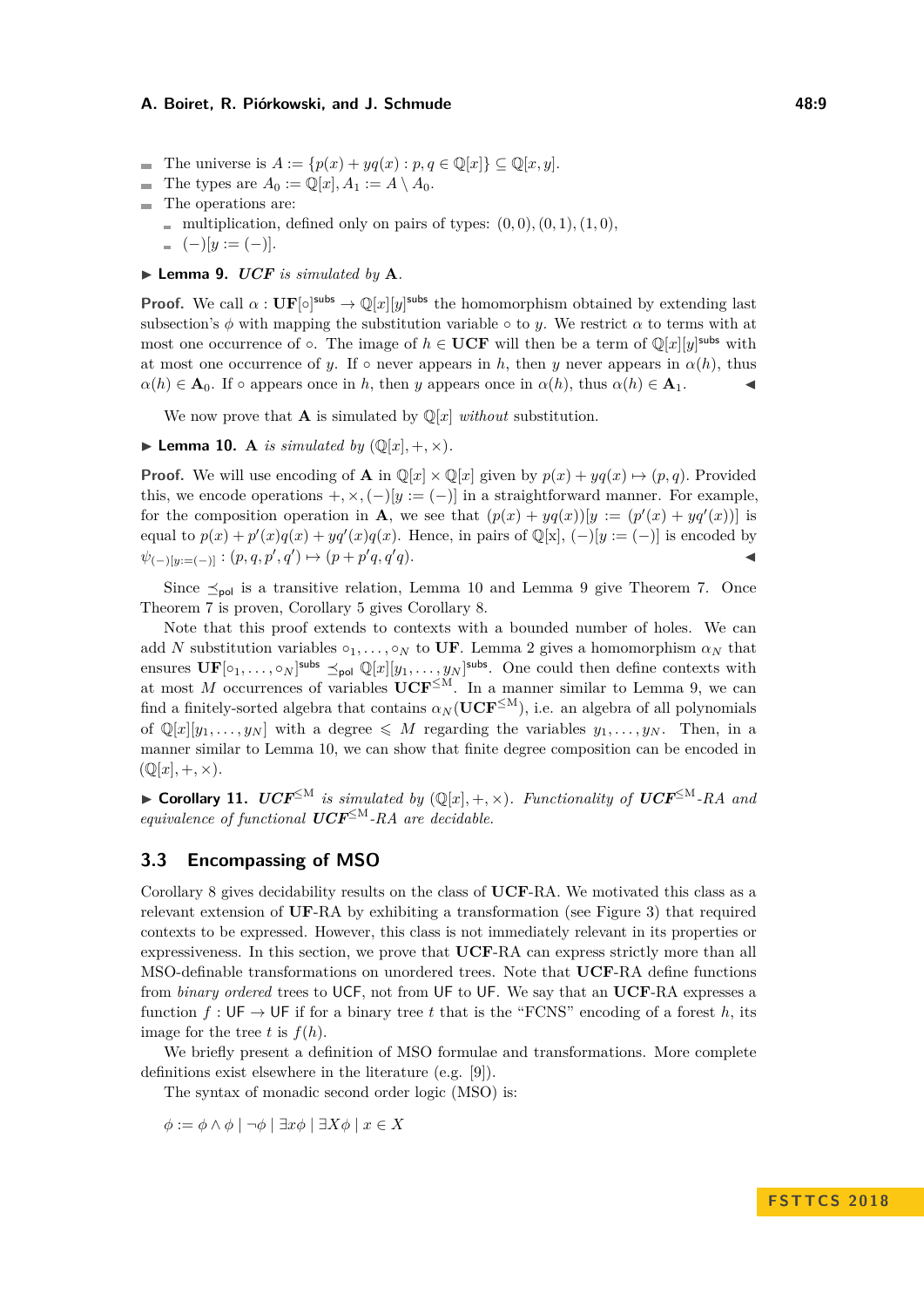## **48:10 Reducing Transducer Equivalence to Register Automata Problems**

where lower cases *x* are node variables, and upper cases *X* are set variables. This syntax is enriched by different relations to describe the structure of the objects we consider:

- For binary trees (BT), we add two relations  $\mathsf{Ch}_L(x, y)$  and  $\mathsf{Ch}_R(x, y)$  that express that *y* is the left child (resp. right child) of *x*.
- For unranked ordered forests (OF), we add  $FC(x, y)$ , that expresses that *y* is the first child of *x*, and  $NS(x, y)$  that express that *y* is the brother directly to the right of *x*.
- For unranked unordered forests (UF), we only add the relation  $\mathsf{Ch}(x, y)$ , that expresses that *y* is a child of *x*. The relation "Sibling" would only be syntactic sugar.

An *MSO-definable transformation* with *n* copies is a transformation that for each input node *x*, makes *n* output nodes  $x_1, \ldots, x_n$ . The presence or absence of an edge in the output are dictated by formulae defining the transformation. A MSO-definable transformation is characterized by its formulae  $\varphi_{\mathcal{R},i,j}$  for each  $1 \leq i,j \leq n$ , and each structure relation  $\mathcal{R}$  (e.g. FC and NS if the output is ordered forests).

For example, if one wanted to reverse left and right children in binary trees, this would be a transformation definable in  $MSO_{BT\to BT}$  with one copy, where  $\varphi_{\text{Ch}_L,1,1}(x,y) = \text{Ch}_R(x,y)$ , i.e.  $y_1$  is  $x_1$ 's left child in the output iff *y* was *x*'s right child in the input, and conversely  $\varphi_{\text{Ch}_B,1,1}(x,y) = \text{Ch}_L(x,y).$ 

We note that this definition can express transformations between any two tree algebras. For example, the "FCNS" decoding of Figure [2](#page-7-3) can be encoded in MSO from binary trees to UF. Since we will use different combinations of input-output in this part, we introduce the notation MSO<sub>•→</sub>• to denote MSO from one type of trees to the other. MSO<sub>*BT*→*OF*</sub> designs MSO-definable functions from binary trees to ordered forests, and  $MSO<sub>UF\rightarrow UF</sub>$  designs MSO-definable functions from unordered forests to unordered forests.

<span id="page-9-1"></span>**Proposition 12.** Every function of  $MSO<sub>UF\rightarrow UF</sub>$  can be described by an UCF-RA.

The proof we provide to show this Proposition has three arguments:

- **1.** MSO<sub>UF→UF</sub> can be represented by functions of MSO<sub>BT→OF</sub>.
- **2.** Bottom-UP Streaming Tree Transducers (STT) [\[3\]](#page-13-1) describe all functions of  $MSO_{BT\rightarrow OF}$ .
- **3.** Bottom-Up STT can be expressed as register automata.

**From MSO**<sub>*UF*→*UF* **to MSO**<sub>*BT*→*OF*</sub>. We say that a binary tree *t represents* an unordered</sub> forest *h* if the "FCNS" decoding of *t* as represented in Figure [2](#page-7-3) is *h*. Note that *t* is not unique for *h*, but every *t* represents a unique *h*. Similarily, we can say that an unranked ordered forest *h* represents an unordered forest  $h'$  if by forgetting the siblings' order in  $h$ , we get  $h'$ . Once again such an *h* is not unique for  $h'$ , but every *h* represents a unique  $h'$ . We can extend this notion to MSO transformation.

- **► Definition 13.** A function  $f \in \text{MSO}_{BT\rightarrow OF}$  *represents* a function  $f' \in \text{MSO}_{UF\rightarrow UF}$  if:
- For every unordered forest  $h$  such that  $f'$  is defined over  $h$ , then there exists at least one  $\blacksquare$ binary tree *t* such that *t* represents *h*, and *f* is defined over *t*
- For every binary tree  $t$  such that  $f$  is defined over  $t$ ,  $f'$  is defined over the unordered forests *h* such that *t* represents *h*, and  $f(t)$  represents  $f'(h)$ .

Once again such an  $f$  is not unique for  $f'$ , but every  $f$  represents a unique  $f'$ . Furthermore, it is always possible to find a representant  $f$  for an MSO-definable function  $f'$ .

<span id="page-9-0"></span>► Lemma 14. *If*  $f' \in MSO_{UF\to UF}$ , then there exists  $f \in MSO_{BT\to OF}$  that represents  $f'$ .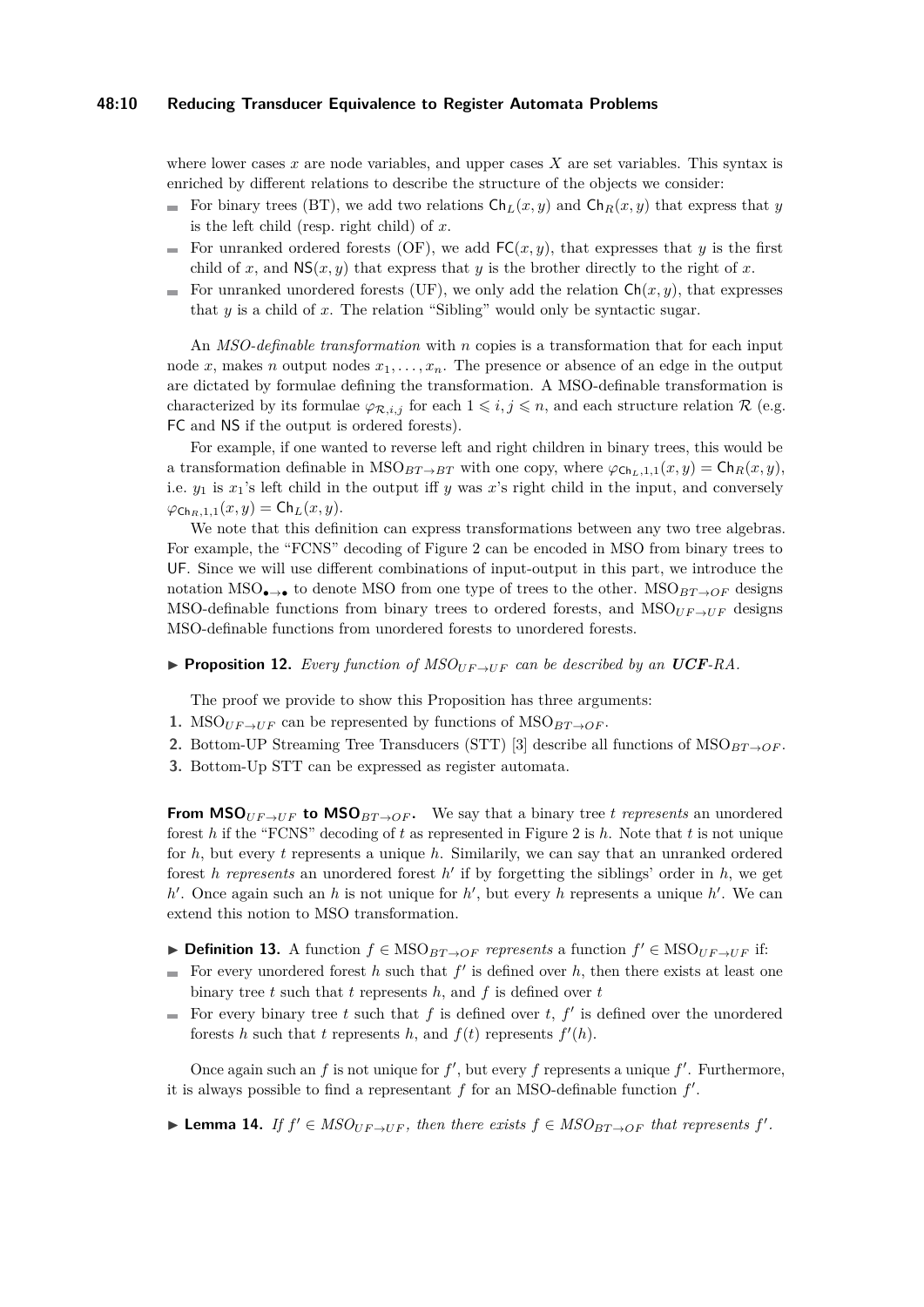**Proof.** We start by encoding the input, transforming  $f'$  into a function of  $MSO_{BT\to UF}$ . To modify  $f'$  so that it transforms trees that represent *h* into  $f'(h)$ , one has to replace every occurence of  $\mathsf{Ch}(x, y)$  into  $\varphi_{\mathsf{Ch}, i, j}$  by its "FCNS" encoding, i.e.  $\exists z \mid \mathsf{Ch}_L(x, z) \land \mathsf{Ch}_L^*(z, y)$ .

Encoding the output requires to change  $\varphi_{\mathsf{Ch},i,j}$  into two relations  $\varphi_{\mathsf{FC},i,j}$  and  $\varphi_{\mathsf{NS},i,j}$ , i.e. to artificially order the siblings of the output forest. To that effect, we note that from the BT-formula  $\varphi_{\mathsf{Ch},i,j}$ , one can describe in BT-MSO a set  $S_{x,i,j} = \{y \mid \varphi_{\mathsf{Ch},i,j}(x,y)\}$ . Since  $S_{x,i,j}$ is a set of input nodes of a binary tree, it is totally ordered by their occurrence in the infix run. This order can be expressed as a BT-MSO relation. We can then decide to order all the children  $y_j$  of the output node  $x_i$ .

To find the first child of a node in the output, we say that  $\varphi_{\mathsf{FC},i,j}(x,y)$  if *j* is the first index where  $S_{x,i,j} \neq \emptyset$  and *y* is its first element. Similarly, to find the next sibling of a node in the output, we say that  $\varphi_{\text{NS},i,j}(y, z)$  if  $\exists x \mid \varphi_{\text{Ch},k,i}(x, y) \land \varphi_{\text{Ch},k,j}(x, z)$ , and either  $i = j$ and *y*, *z* are consecutive elements of  $S_{x,k,i}$ , or *y* is the last element of  $S_{x,k,i}$ , *z* is the first element of  $S_{x,k,j}$ , and *j* is the first index bigger than *i* such that  $S_{x,k,j} \neq \emptyset$ .

**From MSO** $_{BT\rightarrow OF}$  to STT to RA. The next step is to use an existing result from the literature [\[3\]](#page-13-1) that describes a model of transducers that describes all  $MSO_{BT\rightarrow OF}$ . The formalism in question are *Streaming Tree Transducers* (STT). A STT is an automaton on nested words (words representing trees) that maintains a stack of register configurations. The nesting of the words dictates how this stack behaves: each opening letter  $\langle a \rangle$  stores the current variable values in the stack to start with fresh ones, then each closing letter *a>* uses the current variable values and the top of the stack to generate new values for the registers.

In [\[3\]](#page-13-1), STT are limited to linear functions for the update of their value. Furthermore, the paper proves that without loss of expression, one can consider *Bottom-Up STT*, where reading an opening symbol  $\langle a \rangle$  resets the state as well as the registers. On such STT, the behavior of a STT reading the nested word of a subtree does not depend on what occurs before or after, and its computation behaves like a register automaton reading a tree in a bottom-up manner. We will consider the class of Bottom-Up STT that read nested representations of binary trees (Bottom-Up BT STT).

#### <span id="page-10-0"></span>**Proposition 15.** *Every function of*  $MSO_{BT\to UF}$  *is described by a Bottom-Up BT STT.*

#### <span id="page-10-1"></span>▶ **Proposition 16.** *Every function of a Bottom-Up BT STT is described by an OCF-RA.*

Proposition [15](#page-10-0) comes directly from Theorems 3.7 and 4.6 of [\[3\]](#page-13-1): 3.7 explains Bottom-Up BT-STT are as powerful as general BT-STT, and 4.6 states that STT can describe any function of  $MSO_{BT\to UF}$ . Proposition [16](#page-10-1) is not directly proven in [\[3\]](#page-13-1) but their definition of Bottom-Up STT is made specifically to that end. We provide more details in the appendix.

**End of Proof.** To turn that OCF-RA into an **UCF**-RA, we just have to change the ordered concatenation of OCF to the unordered concatenation of **UCF**. By combining Lemma [14,](#page-9-0) Proposition [15](#page-10-0) and Proposition [16,](#page-10-1) we conclude our proof of Proposition [12.](#page-9-1)

We note that every MSO-definable function can be described by a **UCF**-RA, however the converse is not true; consider a function that creates output of exponential size (whereas MSO can only describe functions of linear size increase). Consider unary input trees of form root<sup>n</sup><sub>a</sub>( $\perp$ ), and a 1-counter **UCF**-RA with rules  $\perp \to q$ (root()), and  $a(q(h)) \to h + h$ . The image doubles in size each time a symbol is read. Unsurprisingly, this counterexample uses the copyful nature of **UCF**-RA, as copyless restrictions tend to limit the expressivity power of register automata to MSO classes [\[2,](#page-13-0) [3\]](#page-13-1).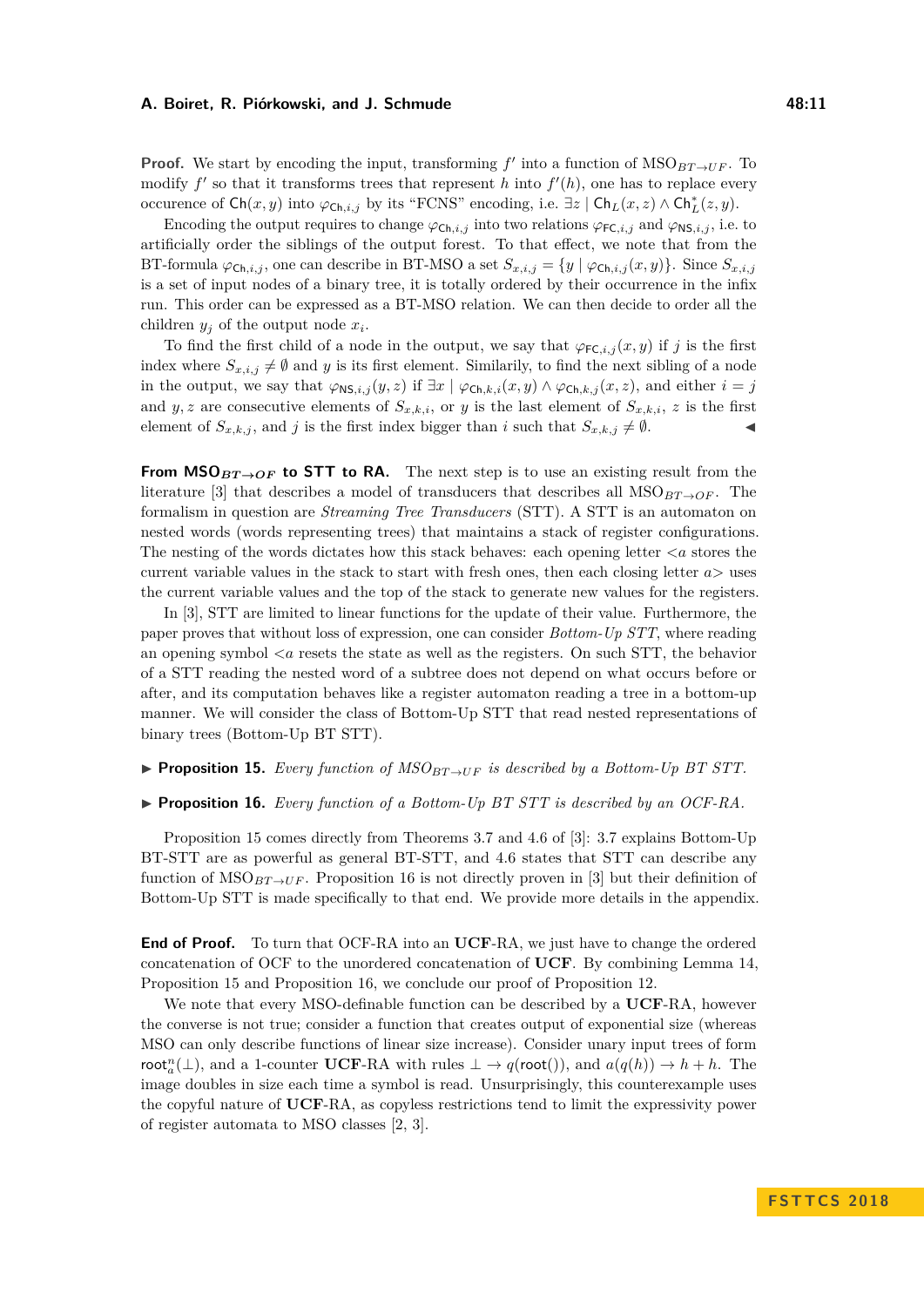## **48:12 Reducing Transducer Equivalence to Register Automata Problems**

# <span id="page-11-0"></span>**4 On decidability of MTT equivalence. Equivalence of polynomials-RA with composition is undecidable**

In this section, we tru to use the "Hilbert Method" to study the equivalence problem on Macro Tree Transducers (MTT) [\[11\]](#page-14-4). MTT have numerous definitions. For this paper, we will consider them to be register automata on an algebra of ranked trees with an operation of substitution on the leaves; observe this is exactly OrderedTrees<sup>[X]<sup>subs</sup>-RA. The algebra</sup> OrderedTrees (ranked trees without substitution on the leaves) can be simulated by words with concatenation (via nested word encoding). Words with concatenation can be encoded by  $\mathbb Q$  (see, for example, the proof of Corollary 10.11 [\[6\]](#page-14-10)). Thus, OrderedTrees  $\preceq_{\text{pol}} \mathbb Q$ . Finally, by Lemma [2,](#page-2-3) we have that  $\mathsf{OrderedTree}[X]^\mathsf{subs} \preceq_{\mathsf{pol}} \mathbb{Q}[X]^\mathsf{subs}$ . This means that if equivalence is decidable for  $\mathbb{Q}[X]$ <sup>subs</sup>-RA, then MTT equivalence is decidable. Unfortunately, we will show that even with one variable x, the register automata of  $\mathbb{Q}[x]$ <sup>subs</sup>-RA have undecidable functionality and equivalence:

<span id="page-11-1"></span>**Theorem 17.** The functionality problem for  $\mathbb{Q}[x]$ <sup>subs</sup>-RA and equivalence problem for *functional* Q[*x*] subs*-RA are undecidable.*

We prove this undecidability result by reducing the reachability problem for 2-counter machines to the equivalence problem on deterministic  $\mathbb{Q}[x]$ <sup>subs</sup>-RA with a monadic input (i.e. that reads words rather than trees). This means that the actual theorem we prove is slightly more powerful than Theorem [17.](#page-11-1) Its full extent is described in Theorem [20.](#page-13-4) We recall the definition of a 2-counter machine.

 $\triangleright$  **Definition 18.** A 2-counter machine (2CM) is a pair  $M = (Q, \delta)$ , where:

 $Q$  is a finite set of states,

 $\delta$  :  $Q \times \{0,1\} \times \{0,1\} \to Q \times \{-1,0,1\} \times \{-1,0,1\}$  is a *total* transition function.

A configuration of *M* is a triplet of one state and two nonnegative integer values (or counters)  $(q, c_1, c_2) \in \mathbb{Q} \times \mathbb{N} \times \mathbb{N}$ . We describe how to use transitions between configurations:  $(q, c_1, c_2) \rightarrow (q', c'_1, c'_2)$  if there exists  $(q, b_1, b_2) \rightarrow (q', d_1, d_2)$  in  $\delta$  such that for  $i \in \{1, 2\}$ :  $c_i = 0 \iff b_i = 0$  and  $c'_i = c_i + d_i$ . Note that to ensure that no register wrongfully goes into the negative, we assume wlog that if there exists  $(q, b_1, b_2) \rightarrow (q', d_1, d_2)$  in  $\delta$ , then  $d_i = -1 \implies b_i = 1$  (i.e. we can only decrease a non-zero counter).

The *2CM reachability problem* can be expressed as such: starting from an initial configuration  $(q_0, 0, 0)$ , can we access the state  $q_f \in Q$ , i.e. is there a configuration  $(q_f, c_1, c_2)$  such that  $(q_0, 0, 0) \rightarrow^* (q_f, c_1, c_2)$ . It is well known that 2CM reachability is undecidable.

**Reduction of 2CM Reachability to**  $\mathbb{Q}[x]^{subs}$ -RA Equivalence. Let  $M = (Q, \delta)$  be a *n*-states 2CM. We rename its states  $Q = \{1, \ldots, n\}$ . We consider the 2CM reachability problem in *M* from state 1 to state *n*.

We simulate this machine with a  $\mathbb{Q}[x]$ <sup>subs</sup>-RA *M'*. It will have only one state  $q_{M'}$ : the configurations  $(q, c_1, c_2)$  of M will be encoded in 3 registers of M'. It will work on a signature  $\bot$  ∪ δ, where  $\bot$  is of rank 0 and every transition  $(q, b_1, b_2)$  →  $(q', d_1, d_2)$  of δ is a symbol of rank 1. Intuitively, reading a symbol  $(q, b_1, b_2) \rightarrow (q', d_1, d_2)$  in M' models executing this transition in  $M$ . The automaton will have 6 registers: 3 to encode the configurations of  $M'$ and 3 containing auxiliary polynomials useful to test if the input sequence of transitions describes a valid computation in *M*.

We encode the configurations  $(q, n_1, n_2)$  in 3 registers as follows:

- register  $r_q$  holds the (number of the) current state.
- registers  $r_{c_1}$ ,  $r_{c_2}$  hold  $n_1$ ,  $n_2$  the current values of the counters.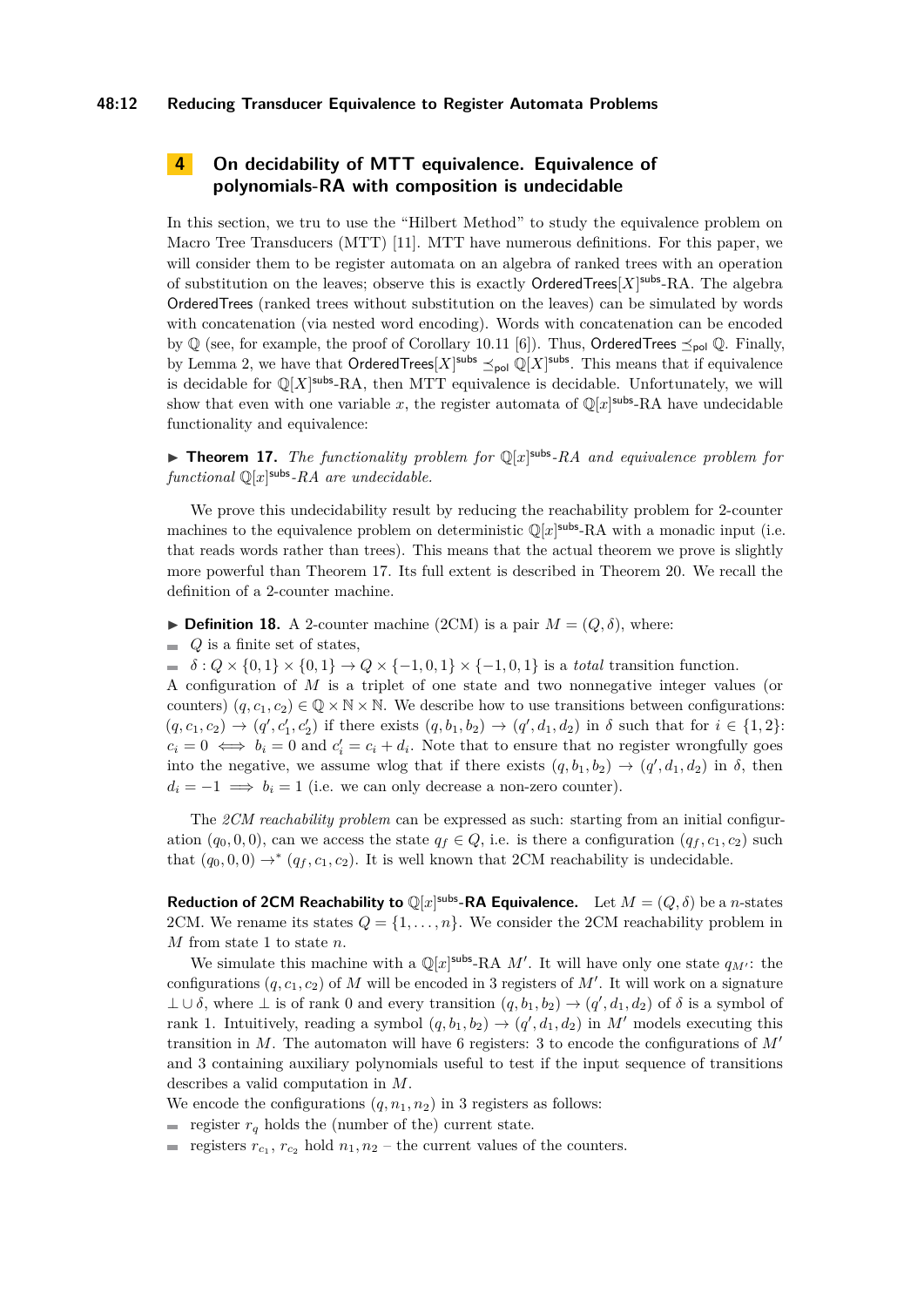We now encode transitions in *M* as register operations in *M*'. When reading a transition  $(i, b_1, b_2) \rightarrow (j, d_1, d_2)$ , the update of the configuration is natural. However, we must ensure that we are allowed to use this transition in the current configuration.

To this end, we keep in *M*' a witness register. Its value will be 0 if and only if the sequence of transitions read as an input does not constitute a valid path in *M*. To update such a register, when a transition  $(i, b_1, b_2) \rightarrow (j, d_1, d_2)$  is read, we need to check that  $r_q = i$ and that  $r_{c_i} = 0 \iff b_i = 0$ .

For the state  $q \in \{1, \ldots, n\}$ , we design  $P_{q=i}$ , a polynomial such that  $P_{q=i}(i) \neq 0$  and for every other value  $1 \leqslant j \leqslant n$ ,  $P_{q=i}(j) = 0$ :  $P_{q=i}(x) := \prod_{1 \leqslant j \leqslant n}^{i \neq j} (x - j)$ . This approach cannot work for counters, as there is no absolute bound to their value. To remedy that problem, we will design *for each m* a polynomial  $P_{c=0}^{\leq m}$  such that  $P_{c=0}^{\leq m}(0) \neq 0$  and for every other value,  $1 \leq j \leq m, P_{c=0}^{\leq m}(j) = 0.$   $P_{c=0}^{\leq m}(x) := \prod_{1 \leq j \leq m}^{\infty} (x - j).$  Intuitively,  $P_{c=0}^{\leq m}$  works as a test for counters in the *m*-th step of *M*, since counters *c*1*, c*<sup>2</sup> cannot exceed the value *m* at that point. This means that  $P_{c=0}^{\leq m}$  will have to be stored and updated in a register of its own. To this end, we introduce the last three registers of  $M'$ :

the register  $r_+$ . After *m* steps,  $r_+ = m$ .

- the register  $r_{zt}$ . After *m* steps,  $r_{zt} = P_{c=0}^{\leq m}$ .
- the witness register  $r_w$ . After *m* steps,  $r_w \neq 0 \iff$  we read a valid path in *M*.  $\mathcal{L}_{\mathcal{A}}$

We describe how to update the registers of M' when reading an input symbol  $(i, b_1, b_2) \rightarrow$  $(j, d_1, d_2)$ . Note that according to our definition of  $\mathbb{Q}[x]$ <sup>subs</sup>-RA, the new values  $\bar{r}'$  are computed as a function of the old value of  $\bar{r}$ . This means that any value on the right of the assignation symbol  $\leftarrow$  is the value before reading  $(i, b_1, b_2) \rightarrow (j, d_1, d_2)$ .

- $r_q \leftarrow j$ ,  $r_{c_1} \leftarrow r_{c_1} + d_1$ ,  $r_{c_2} \leftarrow r_{c_2} + d_2$ ,
- $r_+ \leftarrow r_+ + 1, r_{zt} \leftarrow r_{zt} \times (x r_+ 1),$

= 
$$
r_w \leftarrow r_w \times T_q \times T_1 \times T_2
$$
, where:  
\n=  $T_q = (P_{q=i})[x := (r_q)],$   
\n= for  $i \in \{1, 2\}, T_i = \begin{cases} r_{c_i} & \text{if } b_i = 1, \\ (r_{zt})[x := (r_{c_i})] & \text{if } b_i = 0. \end{cases}$ 

This update strategy ensures that each counter does what we established its role to be. The only register for which this is not trivial is  $r_w$ . We show that  $r_w = 0$  if and only if we failed to read a proper path in *M*.

We proceed by induction on the number of steps. The induction hypothesis is that a mistake happened before the *m*-th step if and only if  $r_w = 0$  before reading the *m*-th symbol. If such is the case,  $r_w$  will stay at zero for every subsequent step, as the new value of  $r_w$ is always a multiple of the previous ones. If the error occurs exactly at the *m*-th step, it means that the *m*-th letter of the input was a transition  $(i, b_1, b_2) \rightarrow (j, d_1, d_2)$ , but  $r_q$  was not *i* (and hence  $T_q = (P_{q=1})[x := (r_q)] = 0$ ), or that for this transition to apply we need the counter  $c_i$  to be 0 when it was not (or conversely assumed it  $> 0$  when it was 0). This last case is caught by  $T_i$ . By using  $T_i = r_{c_i}$ , we have  $T_i = 0$  exactly when we were wrong. If  $b_i = 0$  then we assume  $c_i = 0$ . We know that  $c_i \leq m$ , where *m* is the number of step taken. By using  $T_i = (r_{zt})[x := (r_{c_i})] = P_{c=0}^{\leq m}(c_i)$ , we have that  $T_i = 0$  exactly when  $0 < c_i \leq m$ .

The final step of the reduction comes by picking the output function for the only state of *M'*. We pick  $f(\overline{r}) := (P_{q=1})[x := (r_q)] \times r_w$ . The only way for the output to not be 0 is if  $r_q$ ends in *n* (i.e. we reached state *n*) and if  $r_w \neq 0$  (i.e. we used a valid path). In other words, the following Lemma holds.

 $\blacktriangleright$  **Lemma 19.**  $\llbracket M' \rrbracket$  is the constant 0 function if and only if n is not reachable from 1 in M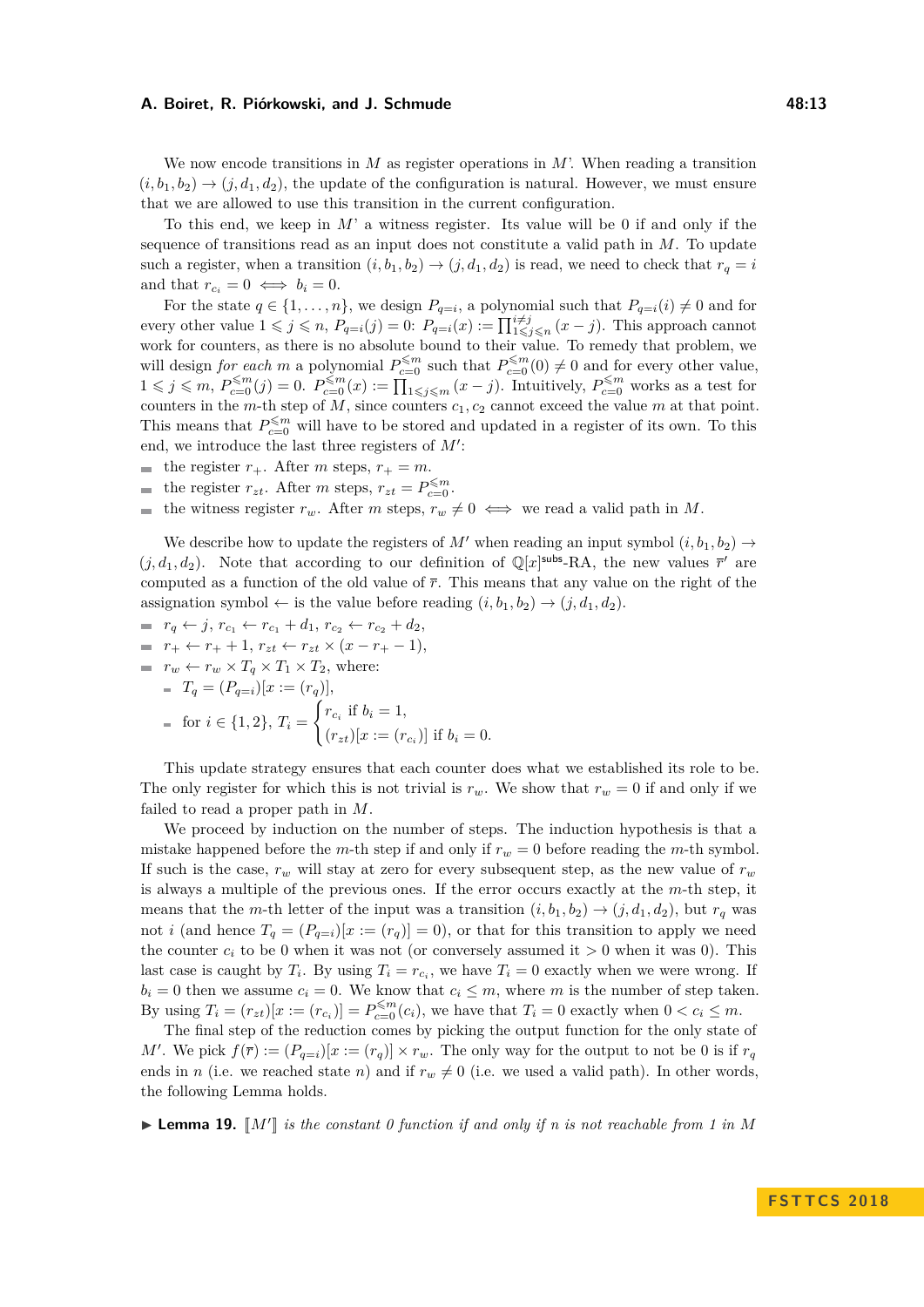## **48:14 Reducing Transducer Equivalence to Register Automata Problems**

By comparing  $M'$  to a  $\mathbb{Q}[x]$ <sup>subs</sup>-RA  $M_0$  performing the constant 0 function, we get that deciding equivalence on functional  $\mathbb{Q}[x]$ <sup>subs</sup>-RA would allow to decide 2CM Reachability. Similarly, running nondeterministically  $M'$  and  $M_0$ , we get that deciding functionality on  $\mathbb{Q}[x]$ <sup>subs</sup>-RA would allow to decide 2CM Reachability. This leads to the proof of Theorem [17.](#page-11-1) More than that, we show a more thorough result:

<span id="page-13-4"></span>**Theorem 20.** The equivalence problem for deterministic  $\mathbb{Q}[x]$ <sup>subs</sup>-RA is undecidable, even with a monadic input alphabet. The functionality problem for  $\mathbb{Q}[x]$ <sup>subs</sup>-RA is undecidable, *even with a one-letter monadic alphabet.*

The first point is given directly by the point above:  $M'$  is a deterministic  $\mathbb{Q}[x]$ <sup>subs</sup>-RA on a monadic alphabet  $\perp \cup \delta$ , that is to say, the input of M' is a word where each letter is an element of *δ*.

For the second point, we imagine a slight alteration of this proof where the input alphabet is  $\{a, \perp\}$  where  $\perp$  is of rank 0 and *a* of rank 1, that is to say, the input of the  $\mathbb{Q}[x]$ <sup>subs</sup>-RA would be a word of form  $a^k$ . In this new version,  $M'$  is no longer deterministic, but guesses each time what transition of  $M$  to emulate. When  $M'$  reads  $a^k$ , it either guesses a correct path of length  $k$ , or makes a mistake and returns 0.  $M'$  is functional iff it cannot guess a run that produces something else than 0, i.e. iff n is not reachable from 1 in *M*.

## **5 Conclusion**

We use "Hilbert Methods" to study equivalence problems on register automata. To apply these methods to register automata on contexts, we consider algebras with a substitution operation. To show the decidability of equivalence on **UCF**-RA, a class that subsumes MSO-definable transformations in unordered forests, we use the fact that bounded degree substitution can be encoded into  $+$ ,  $\times$  in  $\mathbb{Q}[X]$ . However, when applying the same method to Macro Tree Transducers, we are led to consider register automata on  $\mathbb{Q}[X]$ <sup>subs</sup>, whose equivalence we prove to be undecidable. In essence, for the "Hilbert Methods" we consider to provide positive results, it seems necessary to limit the use of composition.

Future developments of this work could then consist of finding other acceptable restrictions on the use of composition in  $\mathbb{Q}[X]$  that still allows for decidability results in register automata. Another possible avenue is to use the properties of  $\leq_{\text{pol}}$  to prove negative results: if  $\mathbf{A} \leq_{\text{pol}} \mathbf{B}$ , and register automata have undecidable problems in **A**, then this negative results propagates to **B**. Finally, "Hilbert Methods" can apply to a huge variety of algebras (e.g. **UCF** in this paper or  $\mathbb{Q}^n$  in [\[5\]](#page-14-7)). They provide decidability results on register automata on algebras with nontrivial structure properties like commutativity of operations (e.g. children in **UCF**) that make the usual methods to decide equivalence difficult to apply.

#### **References**

<span id="page-13-3"></span>**<sup>1</sup>** Michael H. Albert and J. Lawrence. A Proof of Ehrenfeucht's Conjecture. *Theor. Comput. Sci.*, 41:121–123, 1985.

<span id="page-13-0"></span>**<sup>2</sup>** Rajeev Alur and Pavol Cerný. Expressiveness of streaming string transducers. In *FSTTCS*, volume 8 of *LIPIcs*, pages 1–12. Schloss Dagstuhl - Leibniz-Zentrum fuer Informatik, 2010.

<span id="page-13-1"></span>**<sup>3</sup>** Rajeev Alur and Loris D'Antoni. Streaming Tree Transducers. *J. ACM*, 64(5):31:1–31:55, 2017. [doi:10.1145/3092842](http://dx.doi.org/10.1145/3092842).

<span id="page-13-2"></span>**<sup>4</sup>** Rajeev Alur, Loris D'Antoni, Jyotirmoy V. Deshmukh, Mukund Raghothaman, and Yifei Yuan. Regular Functions and Cost Register Automata. In *LICS*, pages 13–22. IEEE Computer Society, 2013.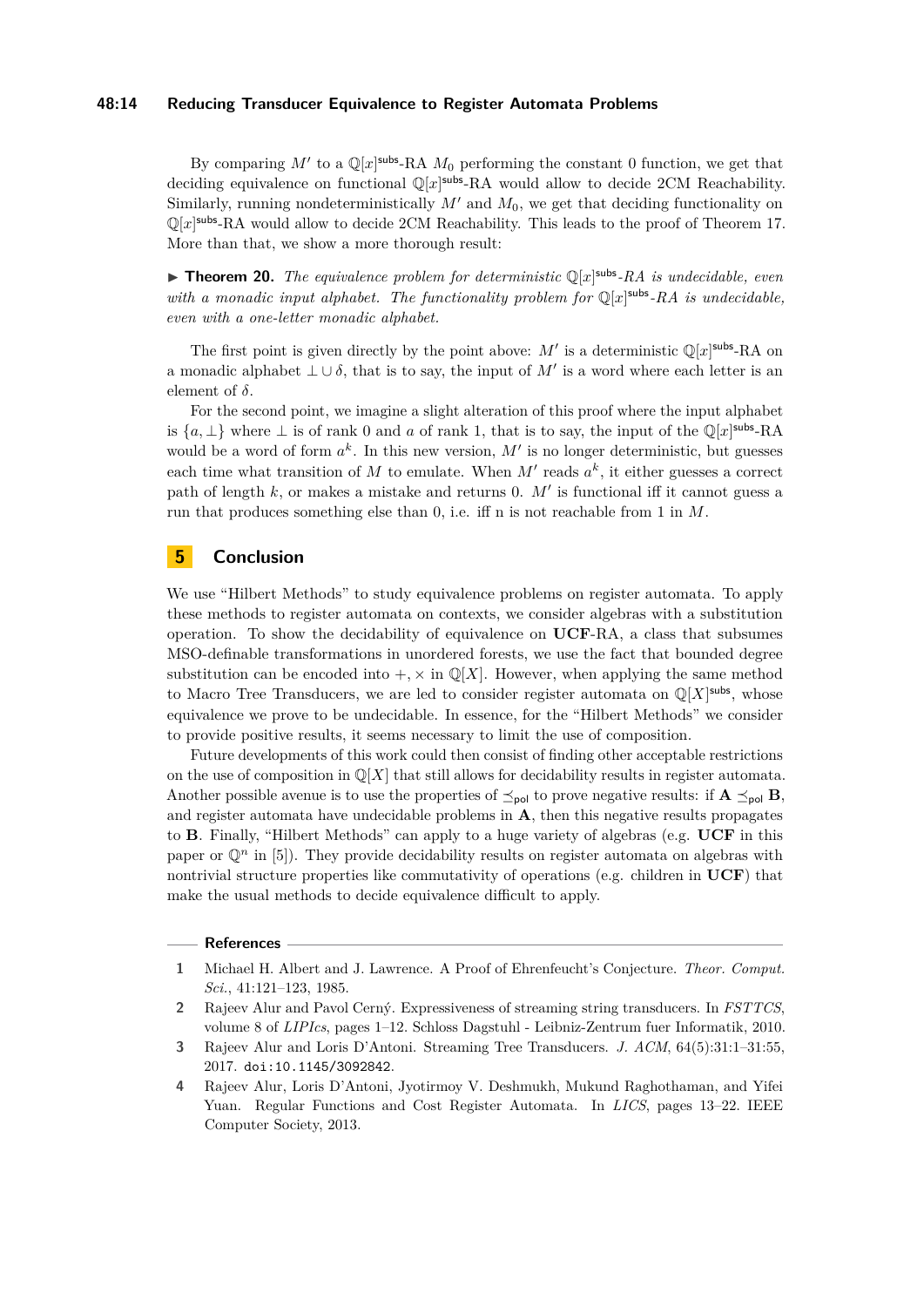- <span id="page-14-7"></span>**5** Michael Benedikt, Timothy Duff, Aditya Sharad, and James Worrell. Polynomial automata: Zeroness and applications. In *LICS*, pages 1–12. IEEE Computer Society, 2017.
- <span id="page-14-10"></span>**6** Mikołaj Bojańczyk. Automata toolbox, May 2018. URL: [https://www.mimuw.edu.pl/](https://www.mimuw.edu.pl/~bojan/paper/automata-toolbox-book) [~bojan/paper/automata-toolbox-book](https://www.mimuw.edu.pl/~bojan/paper/automata-toolbox-book).
- <span id="page-14-11"></span>**7** Mikołaj Bojańczyk and Igor Walukiewicz. Forest algebras. In *Logic and Automata*, volume 2 of *Texts in Logic and Games*, pages 107–132. Amsterdam University Press, 2008.
- <span id="page-14-1"></span>**8** Christian Choffrut. Minimizing subsequential transducers: a survey. *Theor. Comput. Sci.*, 292(1):131–143, 2003.
- <span id="page-14-3"></span>**9** Bruno Courcelle. Monadic Second-Order Definable Graph Transductions: A Survey. *Theor. Comput. Sci.*, 126(1):53–75, 1994.
- <span id="page-14-5"></span>**10** Joost Engelfriet and Sebastian Maneth. Macro Tree Translations of Linear Size Increase are MSO Definable. *SIAM J. Comput.*, 32(4):950–1006, 2003.
- <span id="page-14-4"></span>**11** Joost Engelfriet and Heiko Vogler. Macro Tree Transducers. *J. Comput. Syst. Sci.*, 31(1):71– 146, 1985.
- <span id="page-14-9"></span>**12** Juha Honkala. A short solution for the HDT0L sequence equivalence problem. *Theor. Comput. Sci.*, 244(1-2):267–270, 2000.
- <span id="page-14-8"></span>**13** Karel Culik II and Juhani Karhumäki. The Equivalence of Finite Valued Transducers (On HDT0L Languages) is Decidable. *Theor. Comput. Sci.*, 47(3):71–84, 1986.
- <span id="page-14-2"></span>**14** Sebastian Maneth. A Survey on Decidable Equivalence Problems for Tree Transducers. *Int. J. Found. Comput. Sci.*, 26(8):1069–1100, 2015. [doi:10.1142/S0129054115400134](http://dx.doi.org/10.1142/S0129054115400134).
- <span id="page-14-0"></span>**15** William C. Rounds. Mappings and Grammars on Trees. *Mathematical Systems Theory*, 4(3):257–287, 1970.
- <span id="page-14-6"></span>**16** Helmut Seidl, Sebastian Maneth, and Gregor Kemper. Equivalence of Deterministic Top-Down Tree-to-String Transducers is Decidable. In *FOCS*, pages 943–962. IEEE Computer Society, 2015.

# **A Appendix**

**Bottom-Up Streaming Tree Transducers.** We go more into detail into *Streaming Tree Transducers* (STT), that read and output nested words. This formalism is central to the proof of Proposition [15,](#page-10-0) and of Proposition [16.](#page-10-1)

In intuition, an STT works with a configuration composed of a state, a finite number of typed variables (or registers) that contains nested words with at most one occurrence of a context symbol (this corresponds to the Ordered Forest Algebra (OCF) in the sense of [\[7\]](#page-14-11)), and a stack containing pairs of stack symbols and variable valuations. The nesting of the words dictates how this stack behaves: each opening letter  $\langle a \rangle$  stores the current variable values in the stack to start with fresh ones, then each closing letter *a>* uses the current variable values and the top of the stack to generate new values for the registers. The operations on nested words that can be performed in such cases correspond to polynomial operations on OCF: one can use concatenation, context application (which translates directly into OCF), or use a constant nested word, that can be simulated by the roots and concatenation:  $(*a* \circ *a*)$   $[ \circ := r \cdot r' ] < *b*$   $\infty$  can be seen in forests as  $\text{root}_{a}(r + r') + \text{root}_{b}( )$ .

The general definitions are available on [\[3\]](#page-13-1). We use specifically *bottom-up* STT, where reading an opening symbol *<a* resets the state as well as the registers. On such STT, the behavior of a STT reading the nested word of a subtree does not depend on what occurs before or after. The original paper also imposes a single-use restriction, to ensure each operation can use each register only once. We can keep this restriction, but will not need it. We add a few restrictions to this model: